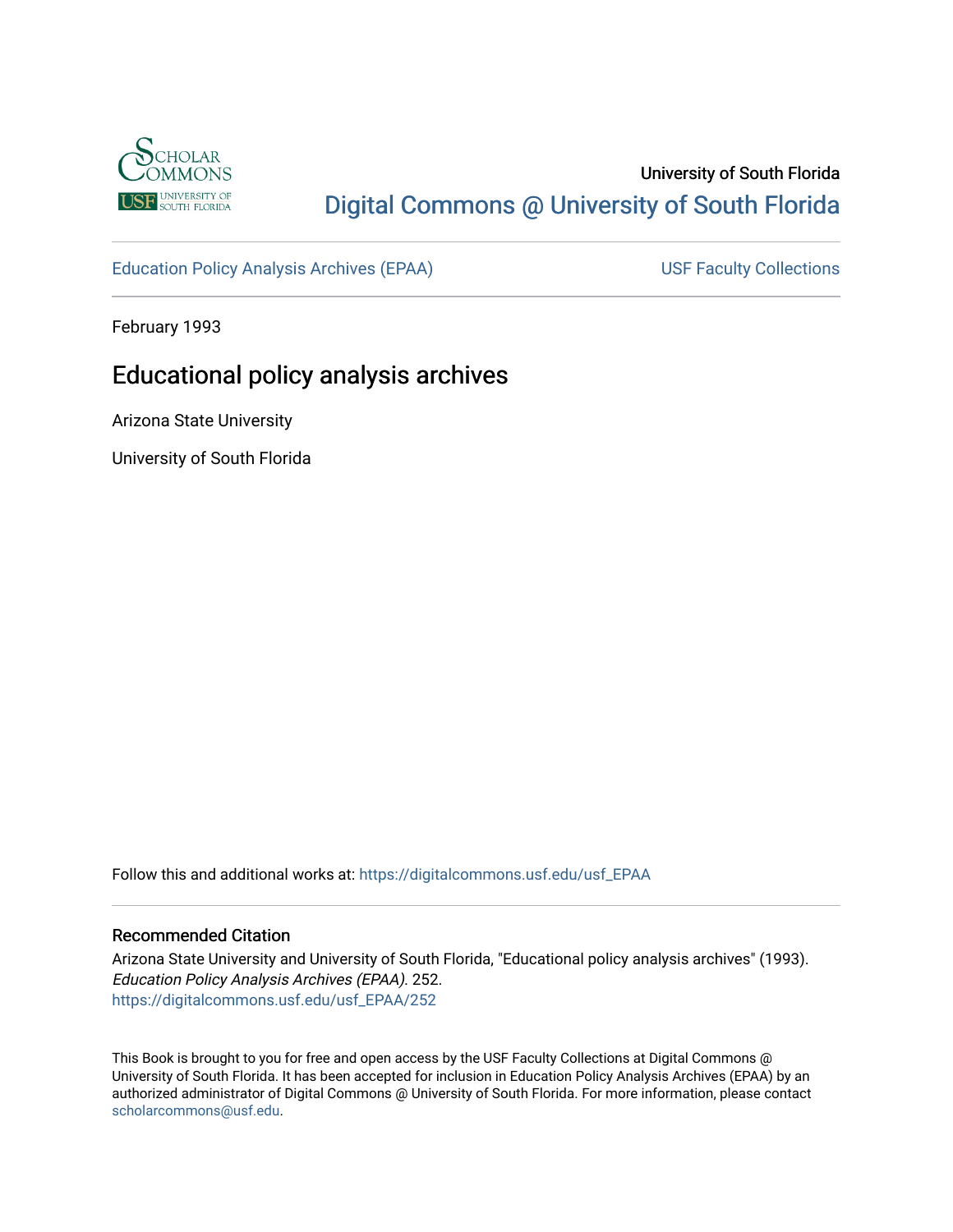# **Education Policy Analysis Archives**

**Volume 1 Number 2 February 2, 1993 ISSN 1068-2341**

A peer-reviewed scholarly journal **Editor: Gene V Glass** College of Education Arizona State University

Copyright 1993, the **EDUCATION POLICY ANALYSIS ARCHIVES**.

Permission is hereby granted to copy any article if **EPAA** is credited and copies are not sold.

Articles appearing in **EPAA** are abstracted in the *Current Index to Journals in Education* by the ERIC Clearinghouse on Assessment and Evaluation and are permanently archived in *Resources in Education*.

# **Educational Reform in an Era of Disinformation**

# **David C. Berliner Arizona State University**

Citation: Berliner, D. C. (1993, February 2). Educational reform in an era of disinformation, *Education Policy Analysis Archives, 1*(2). Retrieved [date] from http://epaa.asu.edu/epaa/v1n2.html/.

### **Abstract**

Data which suggest the failure of America's schools to educate its youth well do not survive careful scrutiny. School reforms based on these questionable data are wrongheaded and potentially distructive of quality education. Reforms of the kind proposed by those who have started from an assumption that America's schools have failed will exacerbate the differences between the "have" and the "have-not" school districts.

 It is not difficult to understand why so many people are concerned about schooling and youth. One only has to read newspaper headlines and summaries to learn why people think so poorly of the system that attends to the care of the next generation. For example, these stories were culled from the media:

• In a typical year during the 1980s, minors aged fourteen to nineteen accounted for 43.4 % of all criminal offenders; 54% of all murder cases in the nation involved jobless youth.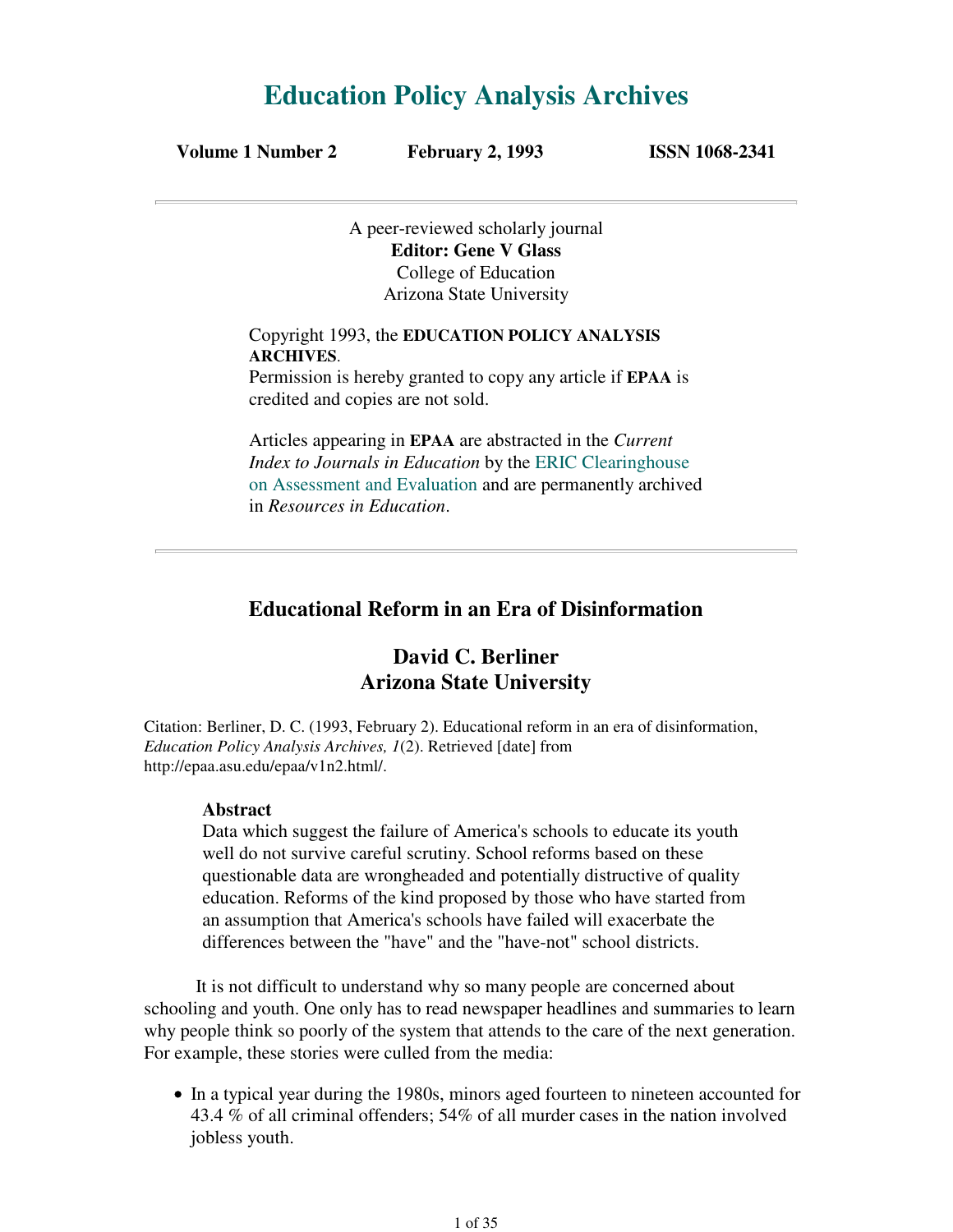- High school girls turn to prostitution for entertainment, curiosity, and as a source of revenue--police report their rate up 262%.
- At a public junior high school a gang of six students had extorted \$2,500 from about 120 classmates.
- A fourteen year-old student who was repeatedly tormented and beaten by school toughs hangs himself.
- Forty-four high school students go wilding, raid five shops for merchandise.
- Teen tortured by two school gang members, cigarettes used to burn his hands and back.
- Kids report feeling refreshed after beating up another child.
- Because they didn't like a lecture on how they might lead a better life, eight junior high toughs demanded an apology from their teacher. He refused, so they hit him, kicked him, threw his papers all around, and fought with ten other teachers as well. Finally the teacher knelt before the youths and apologized to avoid further confusion.
- Ten percent of the nation's public middle schools request police guards for their graduation ceremonies.

 Other similar stories exist, but these are enough to make clear the awful, brutal world of youth and the failure of public schooling. This is an old story by now in the United States; but what you may not have anticipated as you read these clippings is that all of them are from the Japanese press describing incidents in Japanese schools.

- In a typical year during the 1980s, minors aged fourteen to nineteen accounted for 43.4 % of all criminal offenders; 54% of all murder cases in the nation involved jobless youth. (Youth Crime up 100% over 1976, Japan Times, 8/23/87).
- High school girls turn to prostitution for entertainment, curiosity, and as a source of revenue--police report their rate up 262%. ("Number of minors taken into custody for prostitution increases dramatically," Japan Times, 1/30/86).
- At a public junior high school a gang of six students had extorted \$2,500 from about 120 classmates. (Schoolland, Shoguns Ghost: The Dark Side of Japanese Education, 1990, p.121).
- A fourteen year-old student who was repeatedly tormented and beaten by school toughs hangs himself. (Schoolland, Shoguns Ghost: The Dark Side of JApanese Education, 1990, p.121).
- Forty-four high school students go wilding, raid five shops for merchandise. (Schoolland, Shoguns Ghost: The Dark Side of JApanese Education, 1990, p.122).
- Teen tortured by two school gang members, cigarettes used to burn his hands and back. ("Tokyo police report case of bullying," Japan Times, 11/20/85).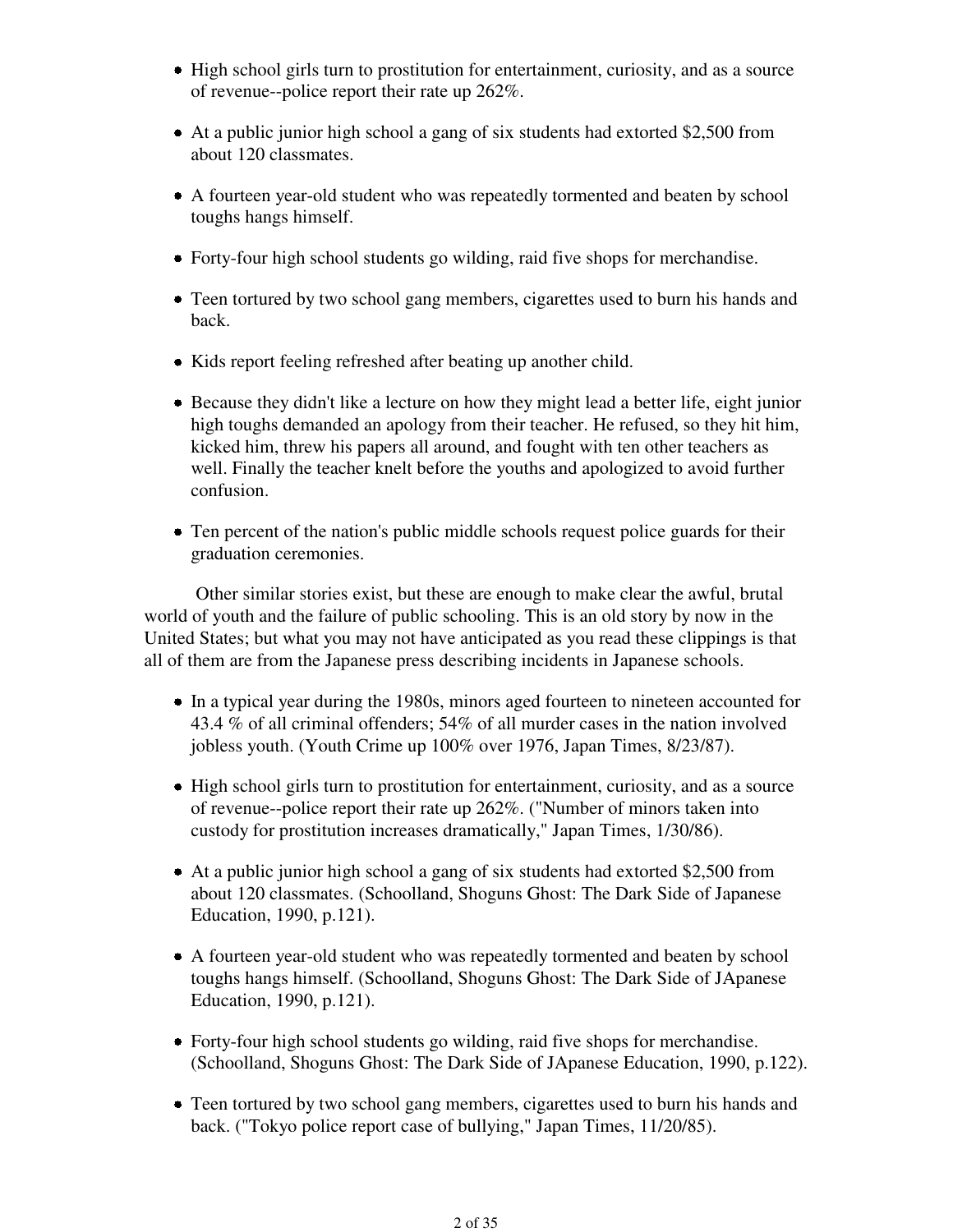- Kids report feeling refreshed after beating up another child. (Stanglin, D. "Japan's Blackboard Jungle," Newsweek, 7/1/85).
- Because they didn't like a lecture on how they might lead a better life, eight junior high toughs demanded an apology from their teacher. He refused, so they hit him, kicked him, threw his papers all around, and fought with ten other teachers as well. Finally the teacher knelt before the youths and apologized to avoid further confusion. ("8 junior high thugs attack 10 teachers," Japan Times, 3/26/86; "8 angry students hurt 10 teachers," Daily Yomiuri, 3/2/86).
- Ten percent of the nation's public middle schools request police guards for their graduation ceremonies. (Schoolland, Shoguns Ghost: The Dark Side of Japanese Education, 1990, p.179).

 The evidence is quite clear that the Japanese public school system is a brutal and an enormous failure by most of the standards we as a nation have for schooling, save one, achievement in mathematics and science.

The Japanese system is one in which:

- Crude forms of cheating at the college level are rampant because there usually is no penalty for it.
- Parents pay teachers "thank you" money for giving good grades and letters of recommendation to their children.
- A teacher was taunted by his colleagues for being too soft on students, so when a student on a field trip used a hair dryer-- an act forbidden by the school--that teacher beat and kicked the student to death. At the trial the defense was that everyone at the school expected this teacher to use corporal punishment. This seemed perfectly reasonable to the judge, who was quite lenient in sentencing.

 I became concerned about the possibility of erroneous information being disseminated by officials of our government when this same Japanese system of education was scrutinized by a team of visiting Americans, whose views were reported in the Japan Times under the headline: "U. S. Educators Marvel at Japan's Schools" (October 26, 1985). The then United States Assistant Secretary of Education, Chester Finn, a member of the study tour, said of the Japanese:

They've demonstrated that you can have a coherent curriculum, high standards, good discipline, parental support, a professional teaching force and a well-run school. They have shown that the average student can learn a whole lot more. (Washington Post, October 19, 1985)

 Herbert Walberg, a distinguished educational researcher, was on the visiting panel and concurred with Dr. Finn that much in the Japanese system could help to solve the problems of education in the United States. He said:

I think it's portable. Gumption and willpower, that's the key. (Washington Post, October 19, 1985)

Knowing something about the Japanese system, I asked myself: Do we have the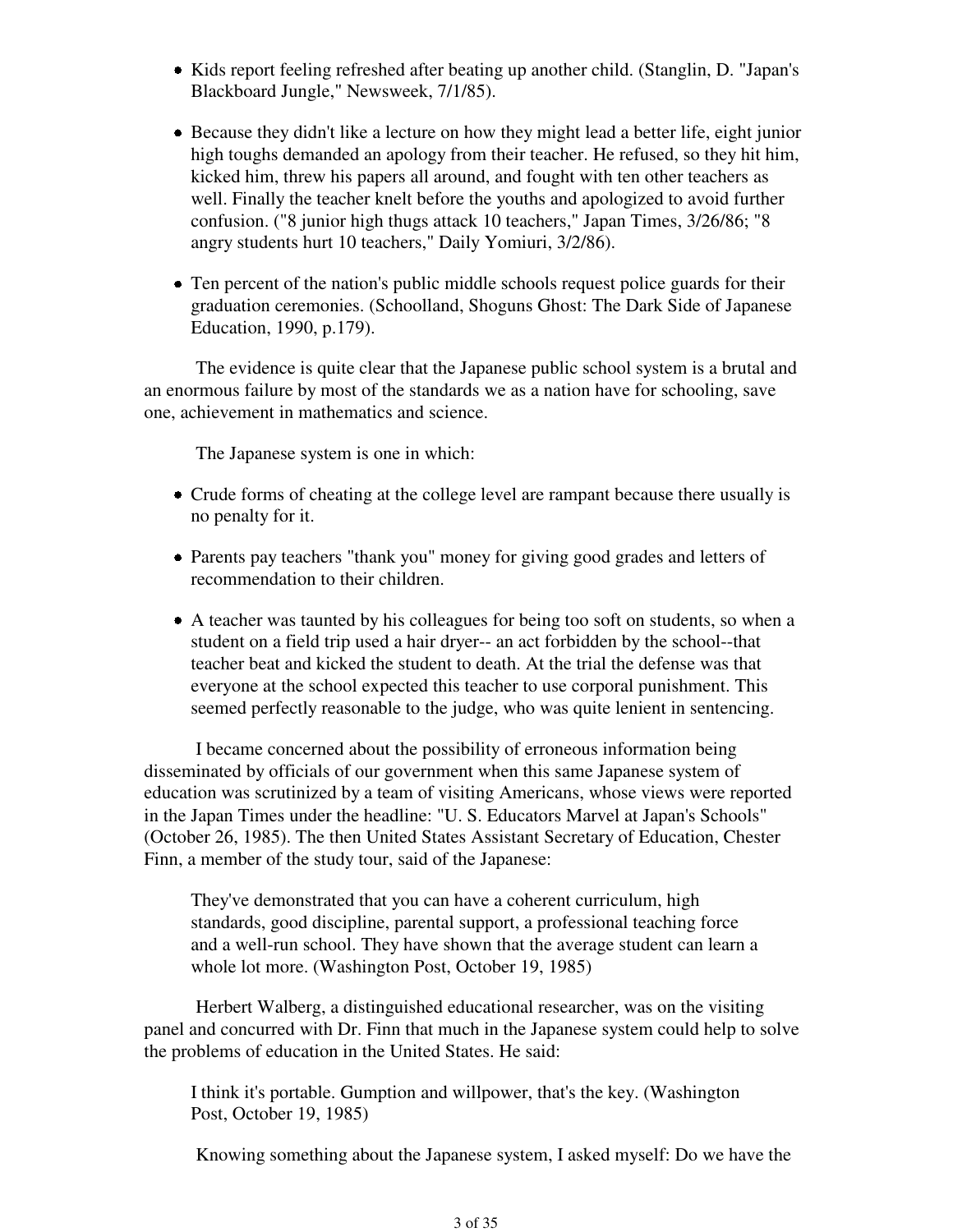gumption and will power to resist turning our schools into institutions where 26,000 junior high school students and 4,000 elementary school students refuse to go to school at all because they are tormented by teachers and bullied by students, and where 47,000 others miss at least fifty days of schooling per year because of the abuse they must face at school (Chicago Tribune, November 24,1985)? Where the number of pleats allowed in a girl's skirt is specified? Where students with curly hair are required to carry certificates attesting that their hair is not permed? Where some of the teachers at a middle school kicked and beat the students regularly, in full view of other teachers, finally killing one student by bashing in his skull and were then supported by all the other teachers who threatened the students to make them remain silent? Where a Tokyo mother questioned the school system for allowing teachers to beat, kick, and drag her son around the school yard frequently over a three year period, at times hammering his head against a goal post, and once throwing him in a garbage dump and jumping on him, because the student in question once skipped Sunday soccer practice to go fishing with a friend (see Schoolland, 1990, for additional documentation of this fundamentally cruel and clearly un-American system. Many of the news reports cited in this paper are from his book on Japanese education).

 I am pleased that there are no student offenses in the United States for which such cruelty on the part of teachers would be tolerated. But in Japan, over-regulation and harsh treatment of students are common. We certainly need "willpower and gumption" alright, but it is to resist a system that is at odds with our culture's humane and enlightened views of childhood and schooling. We certainly need that gumption and willpower to resist importing a system that has been recognized as a failure in Japan, according to their own prime minister and his council of advisors, who have said:

"Bullying, suicides among school children, dropping out from school, increasing delinquency, violence both at home and at school, heated entrance exam races, over-emphasis on scholastic ratings, and torture of children by some teachers are the result of the pathological mechanisms that have become established in Japan's educational system" (Japan Times, April 24, 1986).

 I have a hundred criticisms of our school system and my list grows daily. I hope that we can improve our system, since public education in a vibrant, dynamic democracy should never be considered finished. But the reforms should be based on facts about the system and input from its practitioners. Reforms proposed by politicians, business leaders or other citizens should not be undertaken without reliable evidence or credible stories of experience to back them up. I was concerned that if so much nonsense could be spoken and written in the United States about the glories of the Japanese educational system, perhaps information being disseminated about the American system was also false. I began, therefore, to examine the validity of the criticisms made about our educational system. My findings are instructive.

 Let us look, therefore, at some of the commonly repeated charges made against the American public school system. But this time, instead of simply agreeing with them, because they appeal to our suspicions and fears, let us ask whether any credible data exist to make us question their validity. Perhaps the charges will turn out to be only partially true. Perhaps our public education is failing certain students and their families, but not others, and perhaps it is not even failing most of the students in the public schools. Perhaps Americans have been lied to, because when nations have economic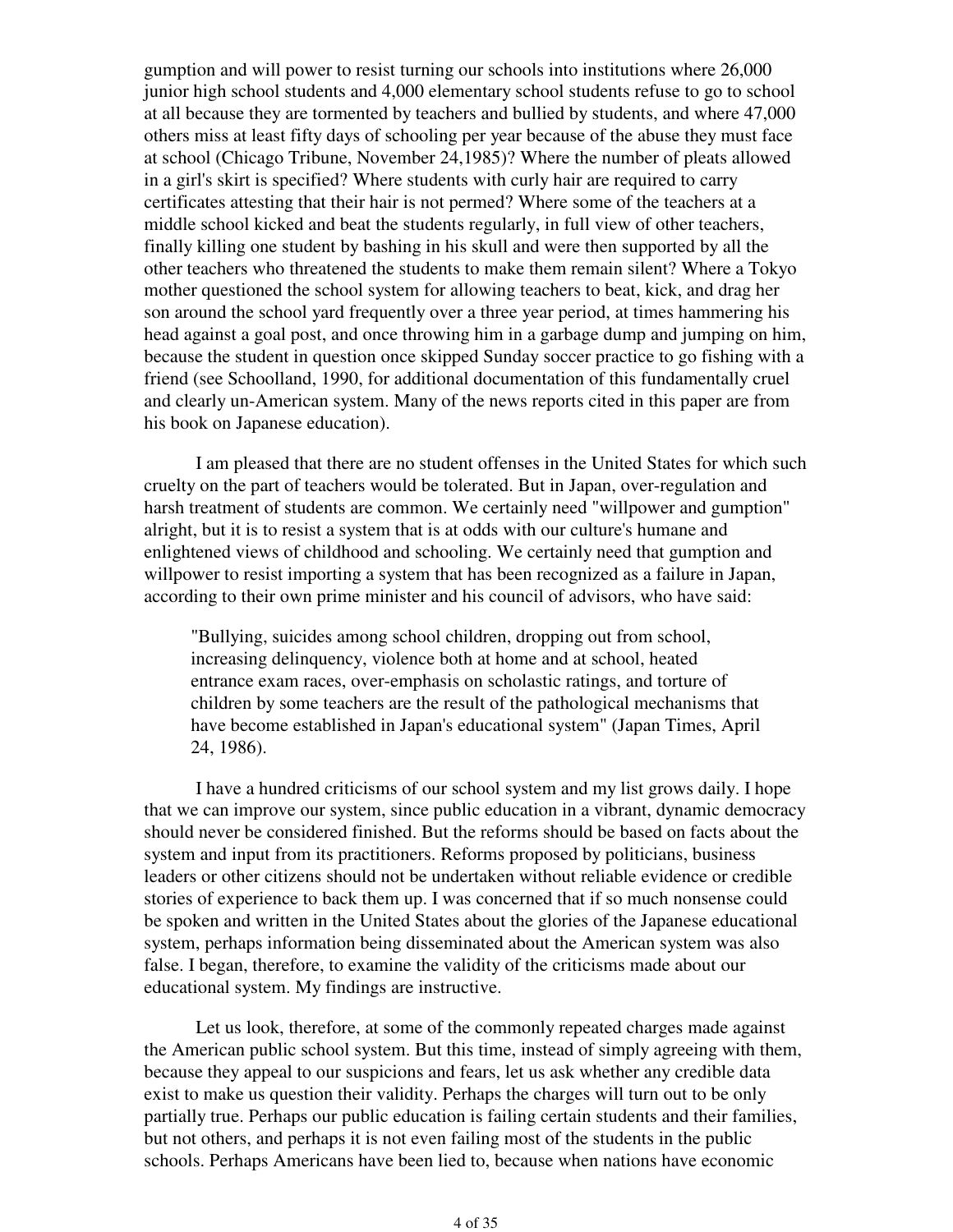difficulties or go through social change, their leaders look for scapegoats, and the American school system is a handy one. Perhaps we are changing into a plutocracy, where a wealthy elite chooses not to use the public schools, and participates in undermining confidence in that system so as to promote the conception of schooling as a commodity, to be bought like medicine, to be regarded as a privilege rather than a right of every American. Perhaps we are in a peculiarly American cycle, where every generation or so we like to play "kick-the-teacher." We will look again at the reasons underlying the charges made, but for now, let us look more closely at the charges themselves.

### **Charge: Today's youth are not as smart as students used to be.**

 I have heard versions of this charge repeated by politicians,news commentators, editorial writers, deans of colleges of education, and my neighbors, friends, and relatives. A related charge is that today's youth can not think as well as they used to. We can start examining this claim with cross-sectional data about intelligence test performance.

 Intelligence test scores in the United States are up, according to psychologist J. R. Flynn, reporting in the prestigious and rigorously peer-reviewed journal Psychological Bulletin (1987). In fact, the scores are not just up, they are up dramatically, as Table 1 reveals.

**Table 1.** Wechsler Stanford-Binet IQ for White Americans Ages 2-75 Years, Used in Standardization Samples for Norming the Tests (After Flynn, 1987, p. 177, Table 7).

| Year                       | 1932    1947-48    1953-54    1964-65    1971-72    1972    1978 |     |     |     |           |  |
|----------------------------|------------------------------------------------------------------|-----|-----|-----|-----------|--|
| $\vert$ Ave IQ $\vert$ 100 | 106                                                              | 108 | 109 | 110 | 114   115 |  |

 Since 1932 the mean IQ of white Americans aged 2 to 75 has risen about .3 points per year. Today's students actually average about 14 IQ points higher than their grandparents did, and average about 7 points higher than their parents did on the well-established Wechsler or Stanford-Binet Intelligence Tests. That is, as a group, today's school age youth are scoring nearly one standard deviation higher than the group from which have emerged the recent leaders of government and industry. The data reveal, for example, that the number of students expected to have IQs of 130 or more--a typical cut off point for giftedness--is now about seven times greater than it was for the generation that is now retiring from their leadership positions throughout the nation, and complaining about the poor performance of todayUs youth. In fact, the number of students above 145 IQ points is now about eighteen times greater than it was two generations ago. Moreover, and perhaps more important, the increase in IQ throughout the industrialized world appears not to be in informational areas alone, as measured by the vocabulary or mathematics sections of the intelligence test. Rather, the changes in performance have been most pronounced in the decontextualized, abstract, problem-solving areas of the tests, the parts that are purer measures of general intelligence. Flynn concluded that he was not sure what the intelligence tests really measure, but since 1950 IQ gains on those tests, in industrialized nations, reflect a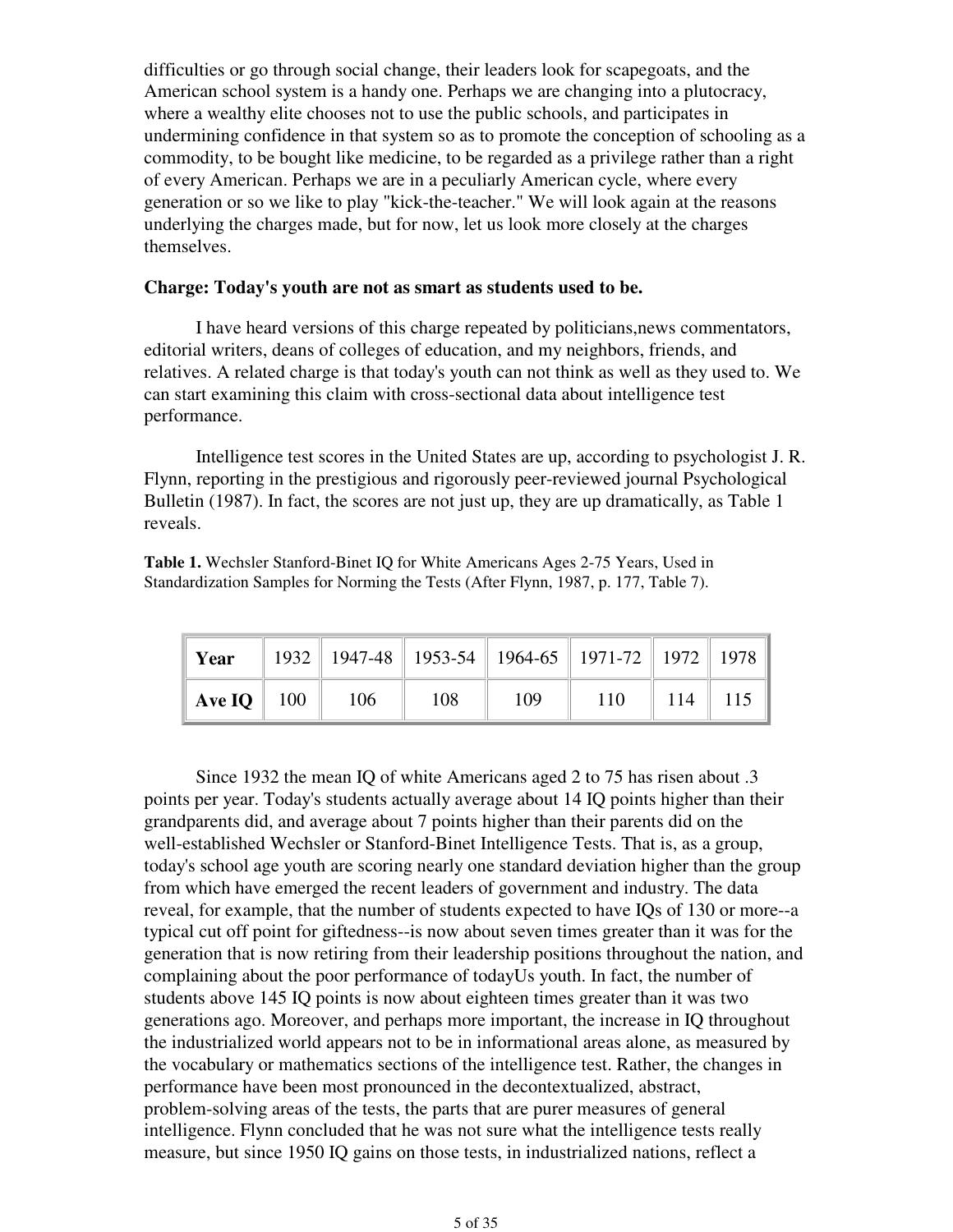"massive" increase in abstract problem solving ability. But he would not speculate on what might have produced such an effect. Was it public health? Increased schooling? Better schooling? Changes in the gene pool within industrialized nations? Why would measured IQ in the United States increase so much since the 1930s?

 Torsten Husen, the distinguished Swedish educational researcher, and member of the National Academy of Education, working with Dutch researcher Albert Tuijnman (1991), helped to answer that question. They were persuaded by Flynn's data to reexamine the files of a study conducted in Malmo, Sweden, a ten-year longitudinal study of intelligence, from childhood to adulthood, among 671 Swedish young men. Using contemporary statistical techniques, unavailable at the time of the original study, they checked whether changes in IQ had occurred, and if so, what might explain them. Their conclusion was unequivocal. After the variations of home background and childhood IQ are removed, schooling was seen to have a direct and substantial effect on adult IQ. The authors concluded that

....schools not only confer knowledge and instrumental qualifications but also train and develop students' intellectual capacity. The results [of this study] provide support for the thesis...that IQ as measured by group intelligence tests is not stable but changes significantly...[and] that the amount and quality of schooling experiences to which children are exposed are implicated in the observed changes in measured IQ.... [Apparently] schooling co-varies with and produces positive changes in adult IQ. (Husen and Tuijnman, 1991, p. 22)

 One further study in this area is of interest. Two Israeli researchers (Cahen and Cohen, 1989) asked a simple but well-known question in the prestigious journal Child Development: Which comes first, the chicken or the egg? In this case, referring to the connections between IQ test performance and school achievement as one gets older, they asked: As you grow from year to year, does intelligence, as measured by an intelligence test, determine school achievement, or does school achievement determine intelligence? That is, do you have to be intelligent to profit from schooling, as is generally believed, or do you have to profit from schooling to become intelligent, as measured by an intelligence test? From a large data set they tried to determine the direction of the relationships. They were firm in their conclusion. School achievement was the primary factor associated with changes in intelligence test performance. Intelligence did not appear to be the causal factor in growth in school achievement. A coherent set of similar findings are analyzed by the respected psychologist Stephen Ceci of Cornell (1991), in the rigorously reviewed journal Developmental Psychology. In his review we find convincing evidence that the skills measured on intelligence tests and the processes underlying intelligence test performance are taught and learned in school. Estimates of the magnitude of this influence range as high as six IQ points lost per year of schooling missed. It has become clear that the more schooling you acquire, the smarter you will appear on the tests. The corollary is one that our democracy is having difficulty facing, namely, that higher social-class standing will make a child intelligent, at least as measured by tests of intelligence. Higher social-class standing allows parents to buy high quality day care, preschool, and K-12 schooling; permits the purchase of instructional toys, encyclopedias and computers; and ensures first-rate health care. As the number of children in poverty grows, and two million more were added to the list this past decade (National Commission on Children, 1991), the continuous rise in intelligence test scores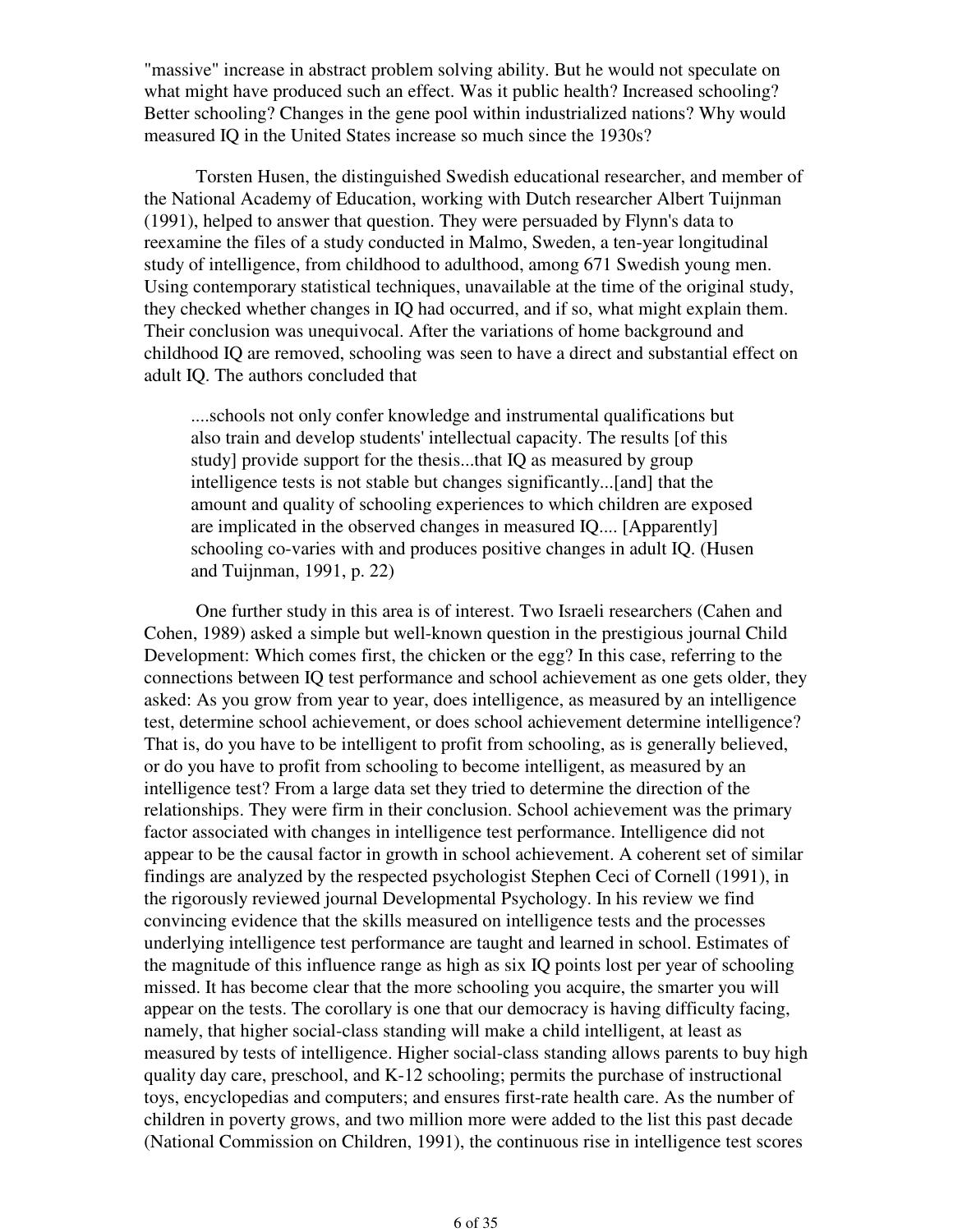in this country is likely to stop and the cause for that will not be found in schools, but in a society that is witnessing a reduction in the standard of living for eighty percent of its people (Reich, 1991). The blame for the decline, however, is likely to be placed on the schools.

 Let us summarize what we have learned from these studies of intelligence. First, average intelligence, particularly decontextualized, abstract problem-solving, of the kind measured in some IQ tests, has risen dramatically over a generation. Second, a good candidate for the explanation of such large effects is the increase in educational opportunity provided over this time period. And third, there is now reason to believe that it is in large part educational opportunity that causes successful intelligence test performance, rather than intelligence as measured by performance on intelligence tests, being the cause of school success. Perhaps our children are not less able then their parents, but instead quite a bit more able. Perhaps, also, our educational systems are not worse than they used to be, but better than they have ever been. What else might account for the fact that in 1978 90,000 high school students took Advanced Placement (AP) tests for college credit, while in 1990 that number had increased 255 percent to 324,000 students, who took a total of 481,000 different AP tests (Educational Testing Service, 1991)? Although the mean score dropped over this period only eleven one-hundreths of a point, the number of Asians taking the AP tests tripled, the percentage of African-Americans taking the examinations doubled, and the percentage of Hispanics quadrupled. Something in the schools must be working correctly.

 Let us now go on to look at our students' performance on other aptitude tests over the time period during which they were allegedly losing some of their smartness. We can begin with the test that has often made the headlines throughout our nation.

### **Charge: The Scholastic Aptitude Test (SAT) has shown a marked decrease in mean score over the last twenty-five years, indicating the failure of our schools and our teachers to do their jobs.**

 This misleading statement is so often repeated that it is hard to correct. But let us try to get it straight. To be sure, since 1965 there has been a steady decline in the average SAT score for our nation's youth. The decline however, has been only 3.3 percent of the raw score total, about five fewer items answered correctly over twenty-five years. The explanation for this loss is simple and should fill educators with great pride, not shame. Why? Because much greater numbers of students in the bottom sixty percent of their class have been taking the test since the 1960s (Carson, Huelskamp, Woodall, 1991). As educational opportunities and higher education became available to rural Americans and to members of traditionally under-represented minorities, more of these students started taking the SAT. Since they were more frequently from impoverished communities and from schools that offer a poorer academic curriculum and fewer advanced course offerings, it is not surprising that they tended to attain lower scores than advantaged, suburban, middle-class white students. This is why the mean number of items correct is less than it was, and most of that drop occurred between 1965 and 1975, not since. As an educator I am filled with pride that we have played a major role in the achievement of two of America's most prized goals of the 1960s--a higher high-school graduation rate, particularly for minority children, and increased access to higher education for everyone. We accomplished this with only a loss of correct responses to about five of the items used in computing the SAT scores. A remarkable achievement, I think, particularly when you look at other data.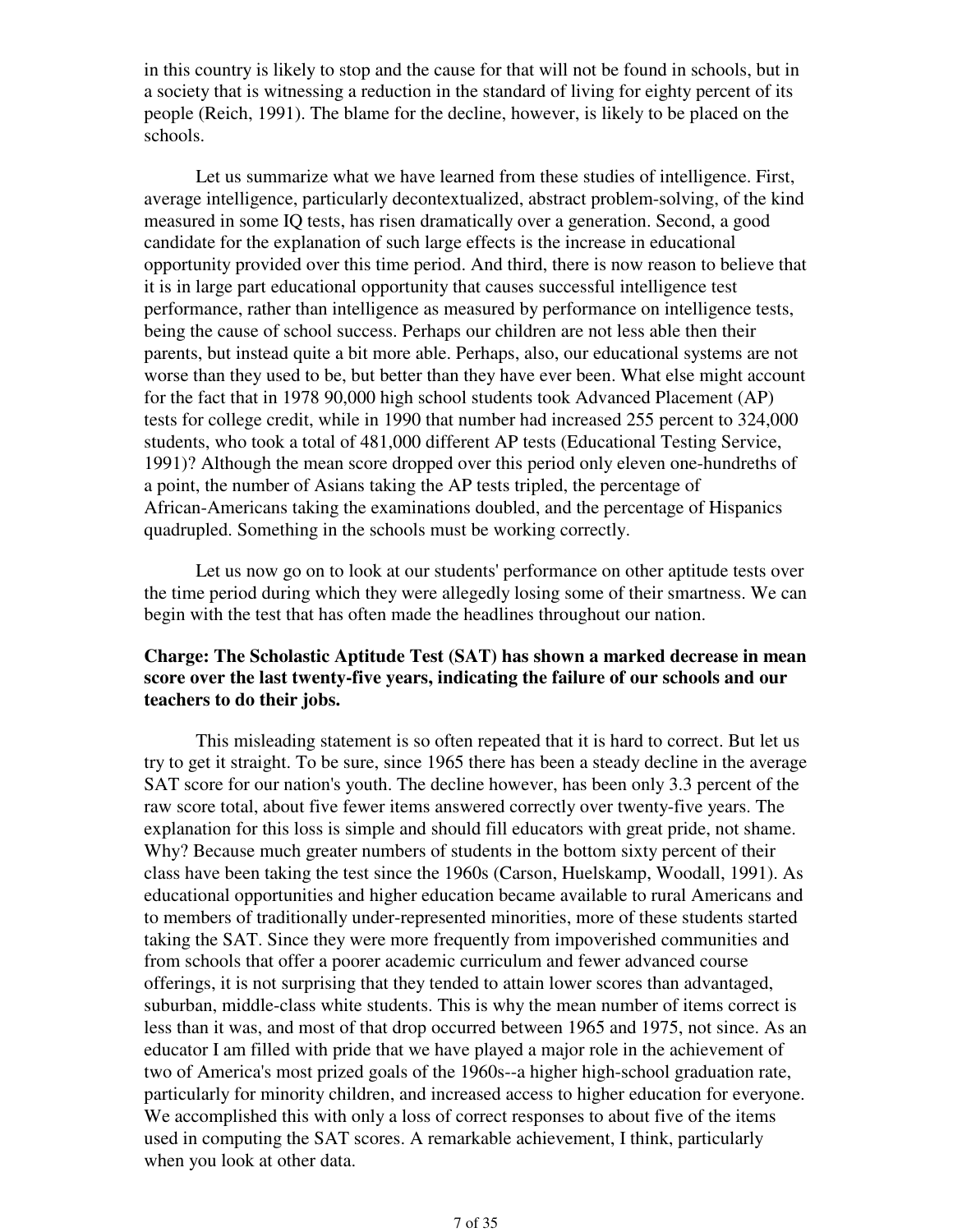For example, one fact that is rarely acknowledged when the media interview those who see the sky falling and the nation endangered because of the decrease in SAT scores is rather startling, as Table 2 reveals.

**Table 2.**Total SAT Subpopulation Scores.

|      |       | Ethnic Group |       |                                                                                                                                                                                                                                                                                           |                     |                 |  |  |  |  |  |
|------|-------|--------------|-------|-------------------------------------------------------------------------------------------------------------------------------------------------------------------------------------------------------------------------------------------------------------------------------------------|---------------------|-----------------|--|--|--|--|--|
| Year | White | <b>Black</b> | Asian | American<br>Indian                                                                                                                                                                                                                                                                        | Mexican<br>American | Puerto<br>Rican |  |  |  |  |  |
| 1976 | 944   | 686          | 932   | 808                                                                                                                                                                                                                                                                                       | 781                 | 765             |  |  |  |  |  |
| 1990 | 933   | 737          | 938   | 825                                                                                                                                                                                                                                                                                       | 809                 | 764             |  |  |  |  |  |
|      |       |              |       | (From data supplied by the Educational Testing Service and the National Center for<br>Educational Statistics. Please note: the data in Table 2 in versions of this article seen before<br>August 11, 1994, were in error. I thank Andrew J. Coulson for pointing out the erroneous data.) |                     |                 |  |  |  |  |  |

 From 1976 to 1990 the mean SAT scores of African- American, Asian-American, Native-American, Mexican-American and Puerto Rican high school students have gone up (Carson, Huelskamp, and Woodall, 1991). A government-funded report by the scientists of the Sandia National Laboratories makes the important observation that every one of the minority sub-groups for whom there are data has increased its average score on the SAT over the time period although the U.S. mean dropped. The most likely cause of this increase in measured achievement is the improvement in their education.

Finally, I call your attention to Table 3.

**Table 3.**Total SAT Scores of Students Who Were Like the 1975 SAT Test Takers.

| Year                                                                    | 1975       | 1980       | 1985       | 1990       |
|-------------------------------------------------------------------------|------------|------------|------------|------------|
| <b>All Test Takers</b><br><b>Students Who Match</b><br>1975 Test Takers | 903<br>900 | 890<br>915 | 906<br>950 | 896<br>960 |

(Adapted from Carson, Huelskamp and Woodall, 1991, p.47)

 Here we see in the upper row the SAT performance of all test takers between 1975 and 1990. As I noted, it is unusually stable over this time period. But more important is the second row of Table 3. This is the performance of students from 1975 to 1990 who match those who took the test in 1975 in terms of demographic variables such as rank in high school class and gender. When we follow their performance over the years, we find something to fill the heart of every educator with pride. We see an increase of about one-third of a standard deviation in SAT performance. This is an effect size of considerable magnitude among these advantaged, primarily white youth, who were supposedly achieving less because they suffered from harmful desegregation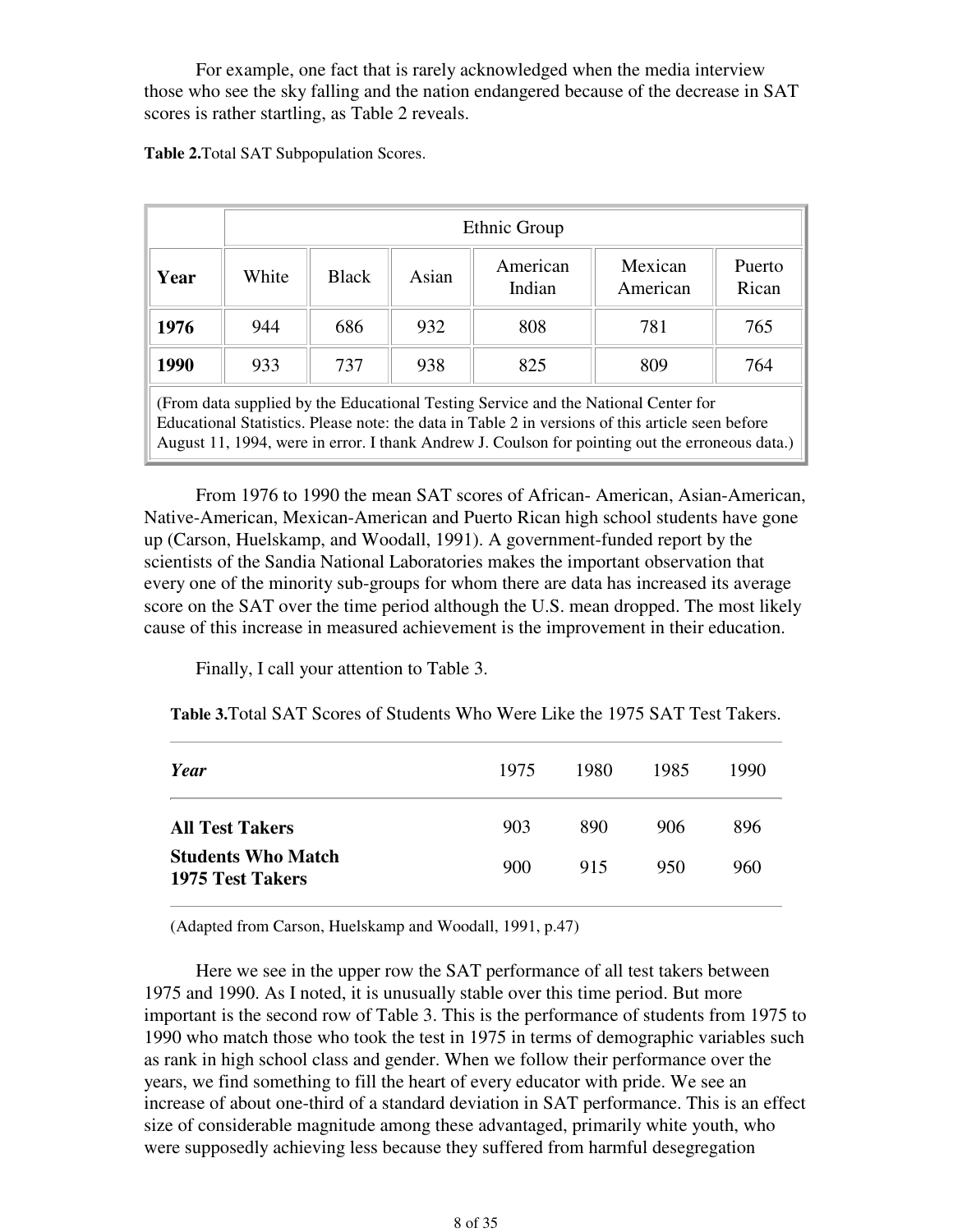policies including forced busing, low standards of performance, poor teachers, no homework, too much television, low morals, and a host of other plagues that uninformed critics of education believe are affecting the performance of students today.

 What makes this group of college-bound high-achievers so much better than their 1975 peers? Is it cleaner air or water? Improved diet or exercise? I believe a good candidate for the credit is the continuous improvement of the schools they attend. What adds more to my pride is that Educational Testing Service, the developers of the test items for the SAT, has admitted that the SAT today is more difficult than it was in 1975 (Carson, Huelskamp, and Woodall, 1991).

 What have we learned about our students from these data sets? Three things stand out. First, the supposedly great loss in America's intellectual capital, as measured by the average score on the SAT examination, is trivial, particularly since the average scores of every minority group have been going up for fifteen years, and even the traditional college bound students (those white middle-class students more likely to have taken the examination in 1975) are doing dramatically better today. Second, more American students are graduating from high school and thinking about college. That is why the mean SAT score did fall somewhat. Third, the data we have from this well-accepted indictor of educational achievement will not support the accusation that, overall, we have a failing school system and inadequate teachers. The public and many educators bought this spurious charge, and they should not do so any longer.

### **Charge: The performance of American students on standardized achievement tests reveals gross inadequacies. Despite our best efforts and extra expenditures, test scores for many schools stay below the nation's average.**

 Let us examine this canard by first looking at the data collected by the National Assessment of Educational Progress (NAEP). These are data that should convince anyone that, at a minimum, the sky is not falling. The NAEP tests are given to a national sample of 9-, 13-, and 17-year olds in the subject matters of mathematics, science, reading, writing, geography, and computer skills. The analysis of these data by the scientists of the Sandia National Laboratories (Carson, Huelskamp, and Woodall, 1991) suggests that since the 1970s modest gains, at best, have been the rule. But what is more important, they state unequivocally that "the national data on student performance does not indicate a decline in any area. "And they underlined the 'any' in their report. Their conclusion was that "students today appear to be as well educated as previously educated students" (p. 12).

 This particular set of standardized tests, purporting to be the nation's report card, says only that our students are performing the same over time. But there are other data in which we can take greater pride. Let us examine the standardized tests that states and school districts buy, adjust their curriculum to, and whose results are reported to the public in local newspapers every year.

 According to one of the nation's most respected figures in educational measurement, Robert Linn, and his colleagues Graue and Sanders (1990), when you investigate the norming procedures used with the most commonly purchased standardized tests, you find that it takes a higher score now to hit the fiftieth percentile rank than it did in previous decades. For example, on average, students in the 1980s scored higher on the California Achievement Test (CAT) than they did in the 1970s.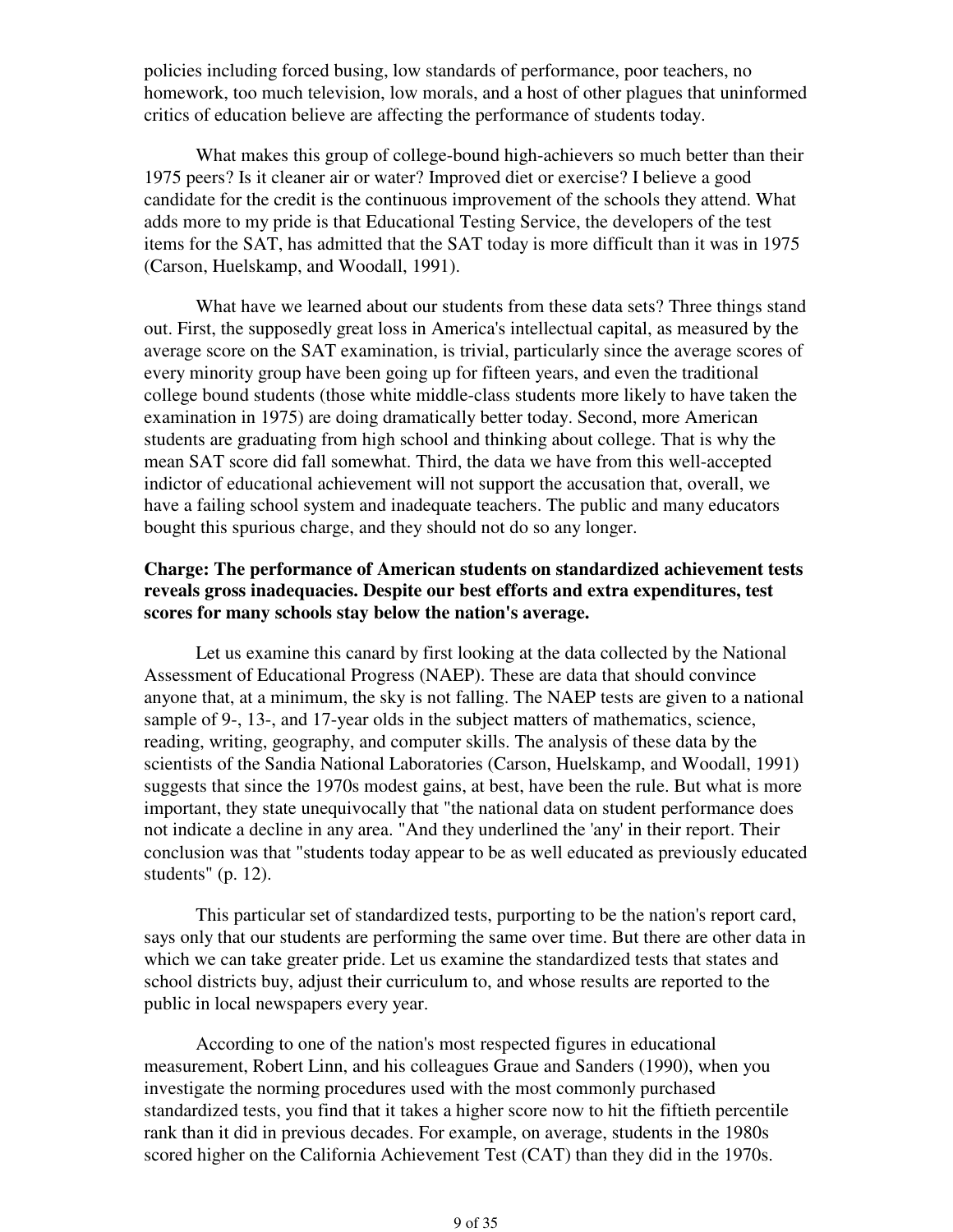Similarly, on the venerable Iowa Test of Basic Skills (ITBS), at the time of the last norming of the test, the test developer said "Composite achievement in 1984-85 was at an all-time high in nearly all test areas." The same trend was found in the renorming of the Stanford Achievement Test (SAT), the Metropolitan Achievement Test (MAT) and the Comprehensive Tests of Basic Skills (CTBS). The data in Tables 4 and 5 show the growth between the norming samples used the last time a test was normed and the most recent time the test was normed. The results are unambiguous: In both reading and mathematics we find meaningful annual gains in percentile ranks from one representative norming sample to the next.

| Table 4. Yearly Increase in Percentile Rank for a Reading Test Score at the Median in the Last |  |
|------------------------------------------------------------------------------------------------|--|
| Norm Group Compared to the Most Recent Norm Group (After Linn, Graue and Sanders, 1990,        |  |
| p. $12)$                                                                                       |  |

|                       |                |                |      |                | Grade          |                |        |                |
|-----------------------|----------------|----------------|------|----------------|----------------|----------------|--------|----------------|
| Test                  | $\mathbf{1}$   | $\overline{2}$ | 3    | 4              | 5              | 6              | 7      | 8              |
| <b>CAT</b>            | 4.0            | 2.0            | 1.7  | 1.6            | 2.0            | 1.6            | 2.3    | 1.6            |
| <b>CTBS</b>           | 1.2            | 1.7            | 0.3  | 1.3            | 0.8            | 1.3            | 1.0    | 0.8            |
| <b>ITBS</b>           | 1.3            | 1.7            | 1.6  | 1.7            | 1.6            | 1.7            | 1.6    | 1.4            |
| <b>MAT</b>            | 2.9            | 0.7            | 1.9  | 0.7            | 1.0            | 0.9            | 1.3    | 1.0            |
| <b>SRA</b>            | $-0.5$         | 0.2            | 0.2  | $-0.2$         | 0.3            | $-0.5$         | $-0.3$ | $-0.7$         |
| <b>STAN</b>           | 2.8            | 1.0            | 1.5  | 0.5            | 0.5            | 0.5            | 0.5    | 0.2            |
| <b>NAEP</b>           | $\blacksquare$ | $\blacksquare$ | 0.3  | $\blacksquare$ | $\blacksquare$ | $\blacksquare$ | 0.0    | $\blacksquare$ |
| Ave Yr Gain           | 1.95           | 1.22           | 1.07 | 0.93           | 1.03           | 0.92           | 0.91   | 0.72           |
| Ave Gain<br>for 7 yrs | 13.7           | 8.5            | 7.5  | 6.5            | 7.2            | 6.4            | 6.4    | 5.0            |

Overall yearly gain = 1.09 percentile ranks. Typical gain in percentiles for median student from the last norming to the present norming  $= 7.63$ 

**Table 5.** Yearly Increase in Percentile Rank for a Math Test Score at the Median in the Last Norm Group Compared to the Most Recent Norm Group (After Linn, Graue and Sanders, 1990, p. 12)

|             |     |                |        |            | Grade |     |     |            |
|-------------|-----|----------------|--------|------------|-------|-----|-----|------------|
| Test        | 1   | $\overline{2}$ | 3      | 4          | 5     | 6   | 7   | 8          |
| <b>CAT</b>  | 2.3 | 2.0            | 1.9    | 1.6        | 1.9   | 1.9 | 2.1 | <b>2.6</b> |
| <b>CTBS</b> | 3.0 | 3.7            | 2.2    | 2.4        | 2.8   | 2.8 | 2.5 | 1.8        |
| <b>ITBS</b> | 0.4 | 0.7            | 0.7    | 1.3        | 1.1   | 1.1 | 1.4 | 1.4        |
| <b>MAT</b>  | 1.7 | 1.3            | 2.1    | <b>1.0</b> | 1.6   | 1.4 | 0.3 | 0.7        |
| <b>SRA</b>  | 1.7 | 0.5            | $-1.0$ | $-0.3$     | 0.5   | 0.0 | 0.2 | 0.0        |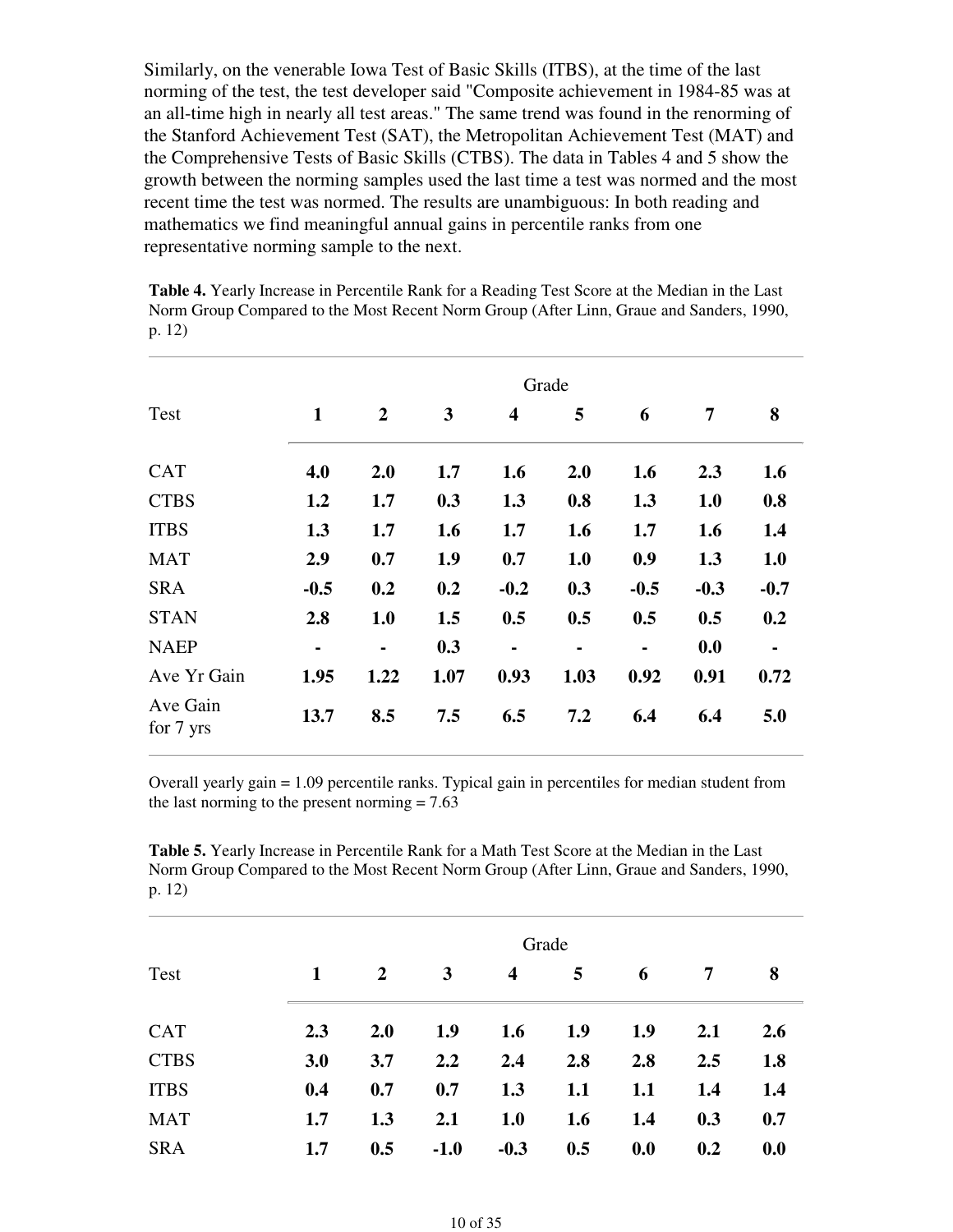| <b>STAN</b>           | 3.8 |  | 2.5 2.2 2.0 2.0 1.8                 | 1.5 | <b>1.8</b> |
|-----------------------|-----|--|-------------------------------------|-----|------------|
| <b>NAEP</b>           |     |  | $ -$ 0.5 $  -$ 0.6 $-$              |     |            |
| Ave Yr Gain           |     |  | 2.15 1.78 1.23 1.32 1.65 1.50 1.23  |     | 1.38       |
| Ave Gain<br>for 7 yrs |     |  | 15.1 12.5 8.6 9.2 11.6 10.5 8.6 9.7 |     |            |

Overall yearly gain = 1.53 percentile ranks. Typical gain in percentiles for median student from the last norming to the present norming  $= 10.7$ 

 Major standardized tests are renormed, on the average, approximately every seven years. A reasonable estimate according to Professor Linn (personal communication) is that, over one generation, norms have been redone around three times. That means that today's youth is scoring about one standard deviation higher than their parents did when they took the test. We can estimate that around eighty-five percent of today's public school students score higher on standardized tests of achievement than their average parent did. But the high-jump bar keeps getting higher, and it takes a higher jump today than it did around 1965 to hit the fiftieth percentile.

 While on the subject of standardized test performance, we should also examine the social studies survey developed by Drs. Diane Ravitch and Chester Finn. Dr. Ravitch is currently Assistant Secretary of Education and Director of the Office of Educational Research and Improvement. Dr. Finn held those jobs during the Reagan administration and now continues to be an advisor to the Secretary of Education and others who believe, as he does, that public schools and the teachers that staff them are failures.

 In 1987 Drs. Ravitch and Finn released the gloomy book "What Our 17-Year-Olds Know." Their answer was that seventeen-year-olds know embarrassingly and shockingly little! Their conclusions were part of a barrage of similar arguments made to the American people by E. D. Hirsch in his book "Cultural Literacy" (1987), Alan Bloom in his book "The Closing of the American Mind" (1987), and William Bennett in his report "To Reclaim a Legacy" (1984). The popular press, of course, promoted the claim that today's children knew less than they ever did and, therefore, that we were surely a nation at risk. The authors and the editorial writers throughout the land seemed to see nothing but doom for America if we didn't return to our old ways, to our halcyon days as a nation and as a people.

 Dale Whittington (1991), writing in a prestigious and rigorously peer reviewed journal has thoroughly examined the claim by Ravitch and Finn that the seventeen-year-olds of the 1980s knew less than their parents, grandparents, or great grandparents. She sought out the social studies and history tests administered from 1915 until recently, and equated them as best one can using post-hoc procedures. She compared content covered, difficulty, scoring procedures, types of students taking the exams, and so forth. She was able to compare student performance across time on some topical areas and some eras, such as the Civil War or the colonial period. A quick summary of her research is that students have never known as much social studies material as the test developers wanted them to know. Every generation of adults has a tendency to find the next generation wanting. This social phenomena has been recorded for about 2,500 years, since Socrates condemned the youth of Athens for their impertinence and ignorance. Ravitch and Finn are in this grand tradition, disappointed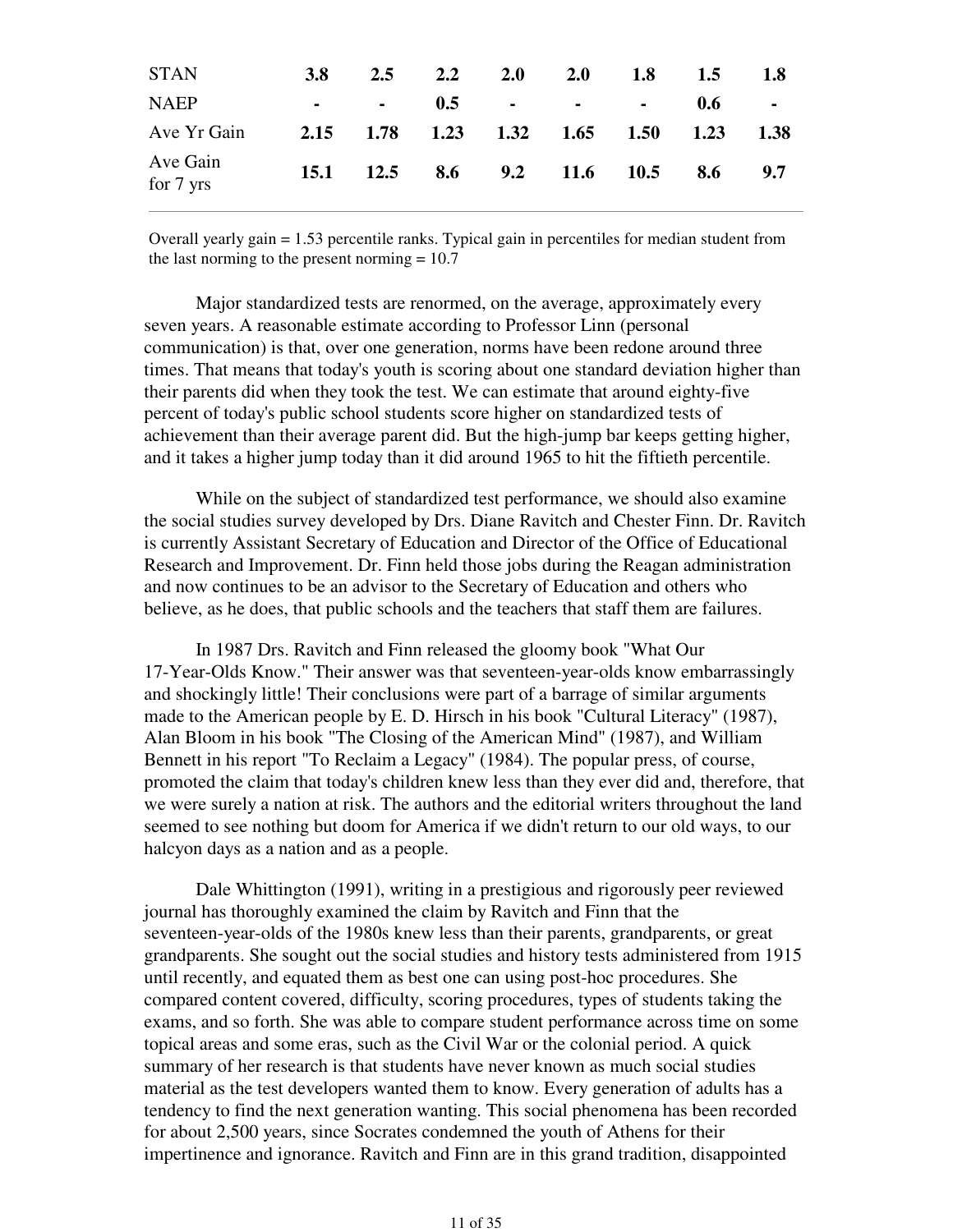that the next generation does not know what they do.

 Whittington was also able to find forty-three items on the Ravitch and Finn test that corresponded to items given in other tests at other times. So the validity of their claim of a decline in historical knowledge could be checked. On that set of items, today's students were less knowledgeable on about one-third of the items. They scored about the same on about one-third of those items. And they scored better than past generations on about one-third of the items. When compared to historical records, the data in Ravitch and Finn's study do not support their charge that today's seventeen-year-olds know less than they ever did.

 Whittington correctly points out that one of the reasons for the conclusions drawn by Ravitch and Finn was that they designed a norm-referenced test, where each item was to have a difficulty level of about .50. Such tests, by design, will have a mean of approximately fifty percent. If you then use that test in a criterion-referenced manner, indicating arbitrarily that a passing grade is sixty percent, you have ensured that the vast majority of your students have failed the test. Such flawed logic was used by Drs. Ravitch and Finn, and the press dutifully reported on the decline in American student culture, values, knowledge, morals, and everything else except their weight.

Whittington concluded that

"...the perception of decline in the 'results' of American education is open to question. Indeed, given the reduced drop-out rate and less elitist composition of the 17-year-old student body today, one could argue that students today know more American history than did their age peers of the past.

"Advocates for reform of education and excellence in public schooling should refrain from harkening to a halcyon past (or allowing the perception of a halcyon past) to garner support for their views. Such action...is dishonest and unnecessary. Indeed, excellence is a goal that should be advocated on its own merits."(p. 778).

 What may we reasonably conclude from these studies of standardized tests? First, there is no convincing evidence of a decline in standardized test performance. This is true of intelligence tests, the SAT, the NAEP tests, and the standardized achievement tests used by local school districts. If any case for change in these scores can be made, it is that the standardized aptitude and achievement test scores are going up, not down. Educators working under almost intolerable conditions in some settings have not as a group failed society. Rather, it appears that society has failed education. It is incredibly difficult to keep academic achievement constant or improve it with increasing numbers of poor children, unhealthy children, children from dysfunctional families, and children from dysfunctional neighborhoods. Yet the public school system of the United States has actually done remarkably well as it receives, instructs, and nurtures children who are poor, without health care, and from families and neighborhoods that barely function. Moreover, as we shall see, they have done this with quite reasonable budgets too.

**Charge: Money doesn't matter. School people are always saying they need more money but there is no relationship between amount spent on education and the productivity of the schools.**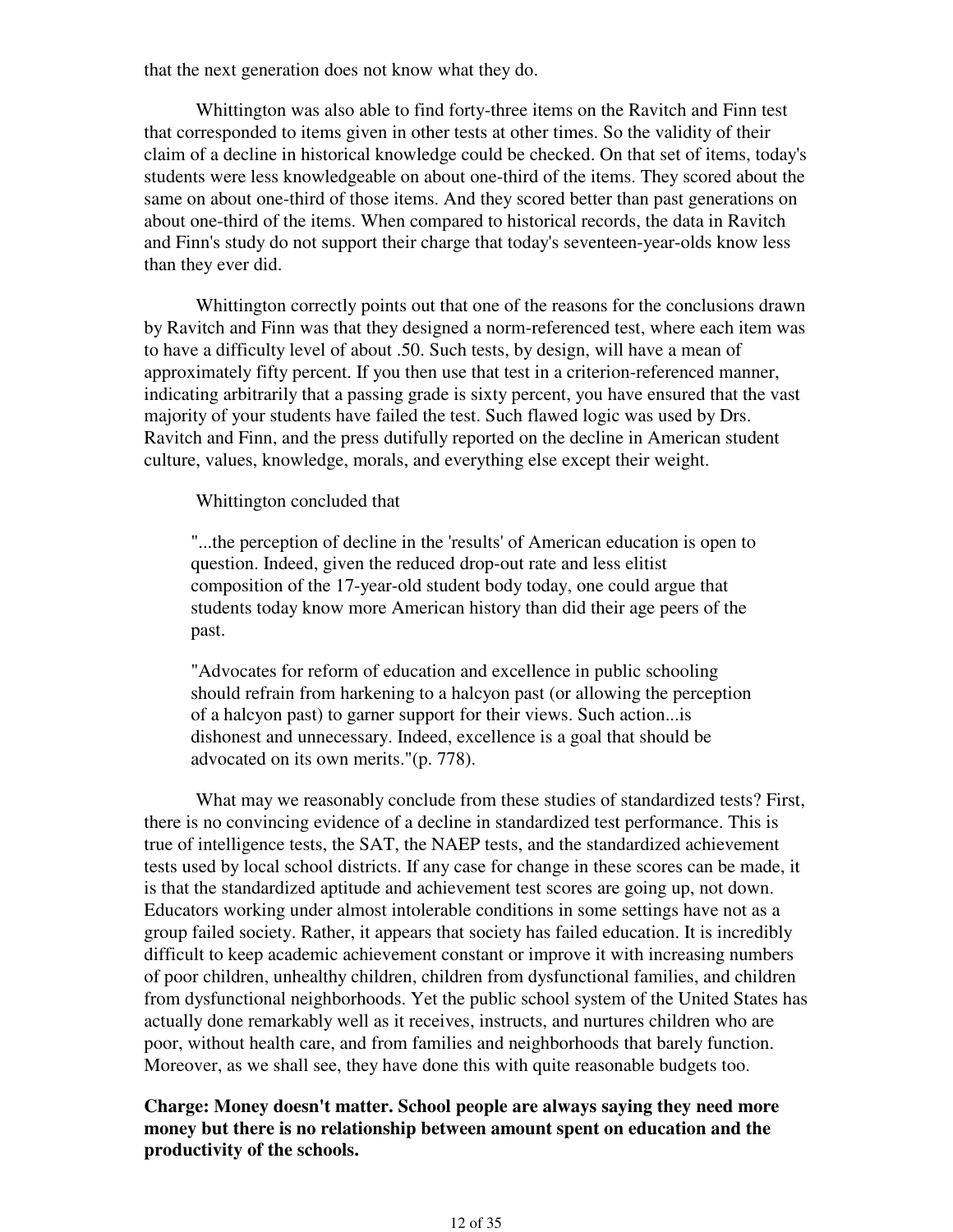This charge is recognized as false by everyone connected with education, but accepted as truth by uninformed taxpayers and politicians. Let us look first at data correlating SAT scores with money spent by state (Capulsky and Ducoffe, 1992); see Table 6.

> **Table 6.** Public School Expenditures Per Pupil: Comparison of Lowest and Highest Spending States (From Copulsky, William and Ducoffe, Robert, (1992), Why raising educational expenditures can lower SAT scores.)

| <b>State</b>                             | School<br>Expenditures<br>per Pupil,<br>1989-90 | Ave.<br><b>SAT</b><br>Score,<br>1990 |
|------------------------------------------|-------------------------------------------------|--------------------------------------|
| Lowest Spending<br><b>States</b>         |                                                 |                                      |
| 1) Utah                                  | \$2733                                          | 1031                                 |
| 2) Idaho                                 | 3016                                            | 968                                  |
| 3) Mississippi                           | 3220                                            | 996                                  |
| 4) Arkansas                              | 3272                                            | 981                                  |
| 5) So. Dakota                            | 3312                                            | 1061                                 |
| 6) Louisiana                             | 3313                                            | 993                                  |
| 7) Alabama                               | 3319                                            | 984                                  |
| <b>Highest Spending</b><br><b>States</b> |                                                 |                                      |
| 1) Maryland                              | \$5887                                          | 908                                  |
| 2) Rhode Island                          | 6253                                            | 883                                  |
| 3) Massachusetts                         | 6740                                            | 900                                  |
| 4) Alaska                                | 7252                                            | 914                                  |
| 5) Connecticut                           | 7930                                            | 901                                  |
| 6) New York                              | 8165                                            | 882                                  |
| 7) New Jersey                            | 8439                                            | 891                                  |
| <b>Median Values</b>                     |                                                 |                                      |
| Low Spenders                             | \$3272                                          | 993                                  |
| <b>High Spenders</b>                     | 7252                                            | 900                                  |

 In this table we see that the seven states spending the least on education, averaging about \$3,200 per pupil per year, spend on the education of their youth about half of what is spent by the seven states with the highest per-pupil expenditures.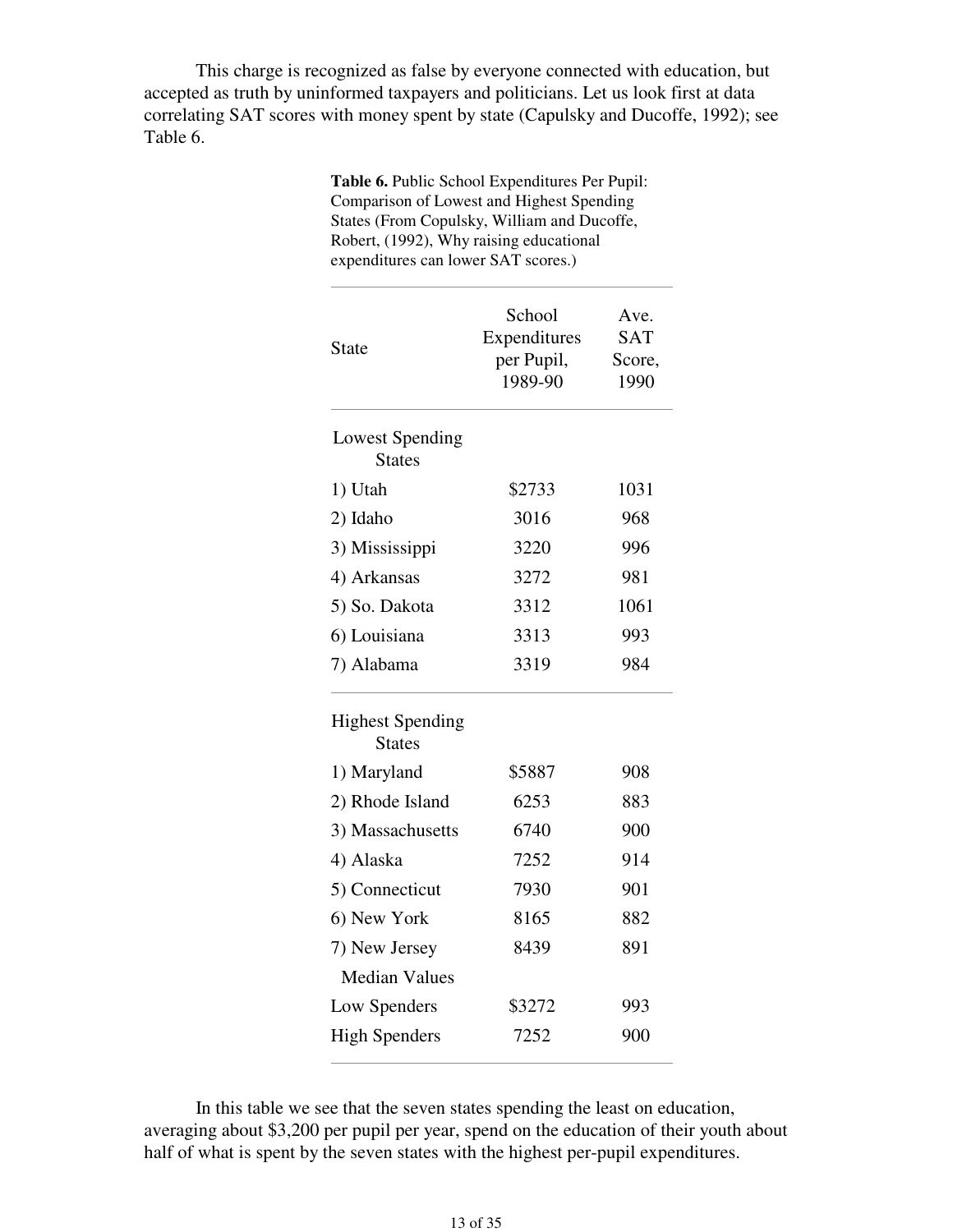Furthermore, when you look at the average SAT scores for those states, you see that the lowest spending states seem to clearly outperform the highest spending states. From such data one can easily infer that money does not matter or that the lowest spending states are incredibly efficient and that the highest spending states are not. Such might be the simple view. Now let us look at the percentage of high school seniors in these states taking the SAT in 1990 in Table 7.

> **Table 7.** Public School Expenditures Per Pupil: Comparison of Lowest and Highest Spending States with Percent Taking SAT Added (From Copulsky, William and Ducoffe, Robert, (1992), Why raising educational expenditures can lower SAT scores.)

| <b>State</b>                   | <b>School</b><br><b>Expenditures</b><br>per Pupil,<br>1989-90 | <b>Ave. SAT</b><br>Score,<br>1990 | $%$ of<br><b>Seniors</b><br>taking<br>SAT,<br>1990 |
|--------------------------------|---------------------------------------------------------------|-----------------------------------|----------------------------------------------------|
| <b>Lowest Spending States</b>  |                                                               |                                   |                                                    |
| 1) Utah                        | \$2733                                                        | 1031                              | $5\%$                                              |
| 2) Idaho                       | 3016                                                          | 968                               | 17                                                 |
| 3) Mississippi                 | 3220                                                          | 996                               | 4                                                  |
| 4) Arkansas                    | 3272                                                          | 981                               | 6                                                  |
| 5) So. Dakota                  | 3312                                                          | 1061                              | 5                                                  |
| 6) Louisiana                   | 3313                                                          | 993                               | 9                                                  |
| 7) Alabama                     | 3319                                                          | 984                               | 8                                                  |
| <b>Highest Spending States</b> |                                                               |                                   |                                                    |
| 1) Maryland                    | \$5887                                                        | 908                               | 59%                                                |
| 2) Rhode Island                | 6253                                                          | 883                               | 62                                                 |
| 3) Massachusetts               | 6740                                                          | 900                               | 72                                                 |
| 4) Alaska                      | 7252                                                          | 914                               | 42                                                 |
| 5) Connecticut                 | 7930                                                          | 901                               | 74                                                 |
| 6) New York                    | 8165                                                          | 882                               | 70                                                 |
| 7) New Jersey                  | 8439                                                          | 891                               | 69                                                 |
| <b>Median Values</b>           |                                                               |                                   |                                                    |
| Low Spenders                   | \$3272                                                        | 993                               | 6%                                                 |
| <b>High Spenders</b>           | 7252                                                          | 900                               | $69\%$                                             |
|                                |                                                               |                                   |                                                    |

 The highest spending states have, on average, eleven times higher percentages of their students taking the SAT than the lowest spending states. These data are related to comments I have already made, about the kinds of students who nowadays take the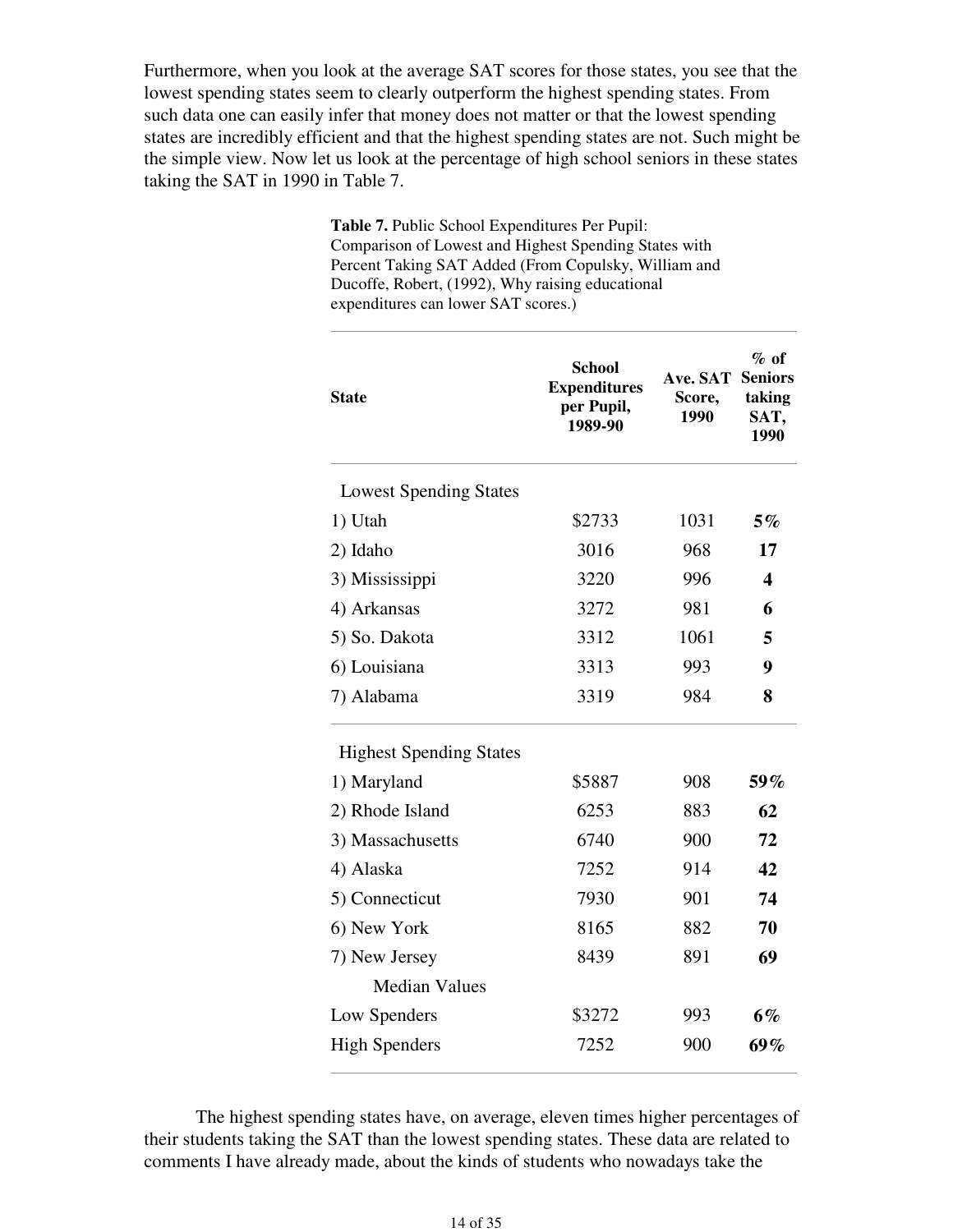SATs. These data force us to consider an important question regarding the productivity of our schools, particularly schools with the hardest-to-teach children. What should our criteria be for evaluating the American schools of the twenty-first century? Should we concentrate on the SAT score or should we strive for the development of more highly educated men and women? Should high school educators focus on getting their students to answer more items right on the test, or should they be focusing on getting more of their students to go to college? Working under difficult conditions, with a greater at-risk population, the highest spending states posted a loss of up to ten items or about seven percent of the raw score points on the SAT, but they posted an eleven hundred fifty percent increase in the percent of high school seniors thinking about going to college. What better use of money can one think of? Particularly when you realize that a good share of the higher expenditures per-pupil in those high spending states is due to a) the extraordinarily high extra costs of special education, a natural consequence of poverty and illness; and b) the extraordinarily high per-pupil expenditures made by some of the wealthiest suburban districts in the nation, paying two and three times the cost per-pupil per-year as that of an inner city school district (Kozol, 1991).

 Let us now look at other data on the issue of money. Card and Krueger (1990) examined whether current income could be predicted from characteristics of the state school systems where men received their education during the first half of the century. After the usual statistical controls were applied, the researchers found that teachers' salaries, class size, and length of the school year, were significant predictors of future earnings. States that had spent the most had produced citizens that had earned the most. Teachers' salaries show up repeatedly in other data as an important factor in improving the quality of the education provided. For example, Manski (1987) found that higher salaries attract teaching candidates with higher academic ability, and Murnane and Olsen (1989) found that teachers' salaries affect the accumulation of experience in the profession. So higher salaries in education, as in most occupations, seem to attract and keep more people of talent. Does that pay off? You bet!

 Ferguson (1991), in the *Harvard Journal on Legislation*, presents convincing data on this issue. Both teachers and students throughout Texas were tested for academic proficiency, providing an unusual set of data for looking at the effects of teacher ability, teacher experience, class size, and professional certification on student performance in reading and mathematics. In this case achievement test data on millions of students in nine-hundred districts were examined longitudinally from 1986 to 1990. In these complex data two rather simple findings emerged. First, teachers' academic proficiency explains twenty to twenty five percent of the variation across districts in the average scores made by students on academic achievement tests. The smarter the teachers, the smarter their pupils appeared to be, when standardized achievement tests were administered to both groups. Second, teachers with more years of experience have students with higher test scores, lower drop-out rates, and higher rates of taking the SAT. Experience counts for about ten percent of the variation in student test scores across districts. The effects are such that an increase of ten percent in the number of teachers with nine or more years experience within a district is predicted to reduce drop-out rates by about four percent and increase the percentage of students taking the SAT by three percent. Dollars appear to be more likely to purchase bright and experienced professionals. In return they are more likely to provide us with higher achieving students. Perhaps the Heritage Foundation might like to reconsider its statement that: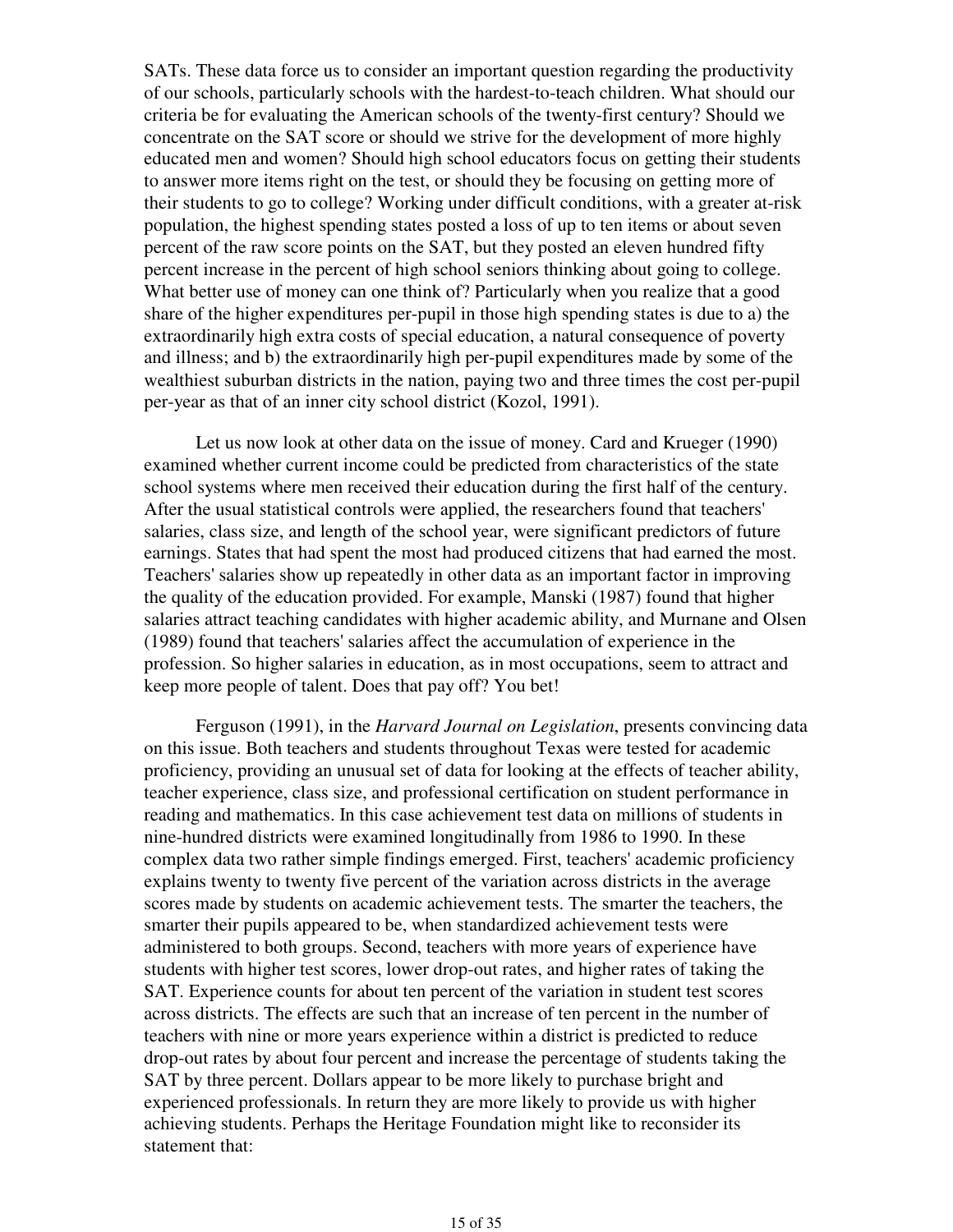...virtually all studies of school performance, in fact, reveal that spending has little bearing on student achievement.... Research demonstrates that [concentrating on performance assessment] will be far more successful than those [reforms] that concentrate on salary levels and class size. (Heritage Foundation, 1989, pp 1-2).

 Ferguson also had something to say to the Heritage Foundation about class size. He found that in grades one through seven, each additional student in excess of a class size eighteen causes district academic achievement to fall--and the fall is between ten and twenty percent of a standard deviation per additional pupil over eighteen. Thus, mean performance of a typical fourth grade class of twenty-five students is predicted to be thirty-five percentile ranks below a similar class with only eighteen students. These effects for class-size are larger than ordinarily found, but totally consistent with experimental data recently reported by J. Finn et al. (1990).

 Ferguson also found something to gladden the hearts of teacher educators, namely, that the percentage of teachers with master's degrees accounts for five percent of the variation in student scores across districts in grades one through seven. So we learn from Ferguson and from other supporting data that academically more proficient teachers, who are more experienced, who are better educated, and who work with smaller classes, are associated with students who demonstrate significantly higher school achievement. It costs money to attract academically talented teachers, keep them on the job, update their professional skills, and provide them with working conditions that enable them to perform well. Those districts that are willing and able to pay the costs attract the more talented teachers from neighboring districts, and they eventually get the best in a region (see Kozol, 1991). This is called a market, and when it exists, as when some districts spend more on instructional variables, those districts can improve their academic performance. Their improvement, however, must be at the expense of the districts unable to pay the price. This strikes me as an inherently undemocratic system.

 It is important to ask, when someone says money does not matter, whether the money we are talking about is for instructional purposes, such as teachers' salaries, class size, professional growth, and so forth, or whether it is for other purposes. The per-pupil expenditures for busing in rural areas, for building new facilities, for athletic programs and for other non-instructional costs, should not be expected to have direct effects on student achievement. But the money school districts spend on instructional variables, including the teachers' salaries, matters a great deal. Whoever says money does not matter has simply not disaggregated the data.

### **Charge: American schools are too expensive. We spend more on education than any other country in the world, and we have little to show for it.**

 There is no shortage of citizens and politicians who will say this, despite the ease with which it can be shown to be false. Rasell and Mishel (1990) inform us that President Bush has received advice from the chair of the Council of Economic Advisors, Michael Boskin, who said we spend more per pupil than most of the other industrialized economies. Former Secretary of Education Cavazos and current Secretary of Education Alexander said we spend more than our rivals Germany and Japan. The ever-advising Chester Finn wrote in the New York Times that we "spend more per pupil than any other nation." And John Sununu, formerly the President's chief of staff and close advisor, just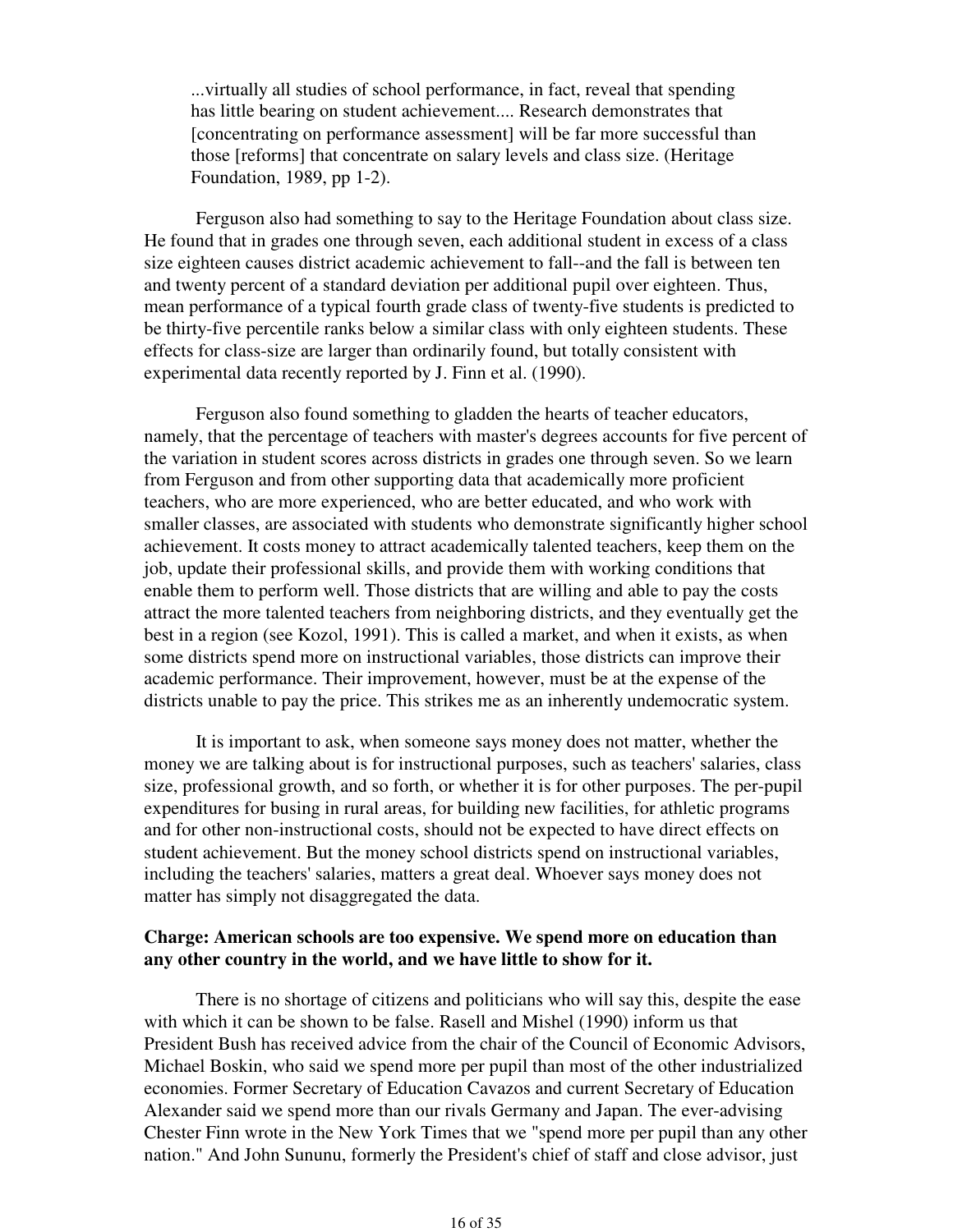before the educational summit meeting of 1989 declared that "We spend twice as much [on education] as the Japanese and almost 40 percent more than all the other major industrialized countries of the world." The Economic Policy Institute of Washington (Rasell and Mishel, 1990) checked the veracity of these statements. It appears that the people who make these claims, like David Stockman before them, made up the numbers as they went along. Their only concern is the advancement of their own political agenda, which may well be the destruction of the public school system through disinformation.

The United States of America, according to UNESCO data, is tied with Canada and the Netherlands, and all three fall behind Sweden in the amount spent per pupil for education in K-12 and higher education (Rasell and Mishel, 1990). Even though we are not first, we look good in this comparison because we spend much more than most nations on higher education, and have two to three times more people per 100,000 population enrolled in higher education than most other countries. When it comes only to pre-primary, primary and secondary education, however, we actually spend much less than the average industrialized nation. We spend dramatically less! Observe the relative positions in Table 8.

| of Fer Capita meonic (1703) for To measuranzed Fatholis (CF(ESCO)<br>and NCES Data, Page 15, Rassell and Mishel, 1990). |                |                |                |
|-------------------------------------------------------------------------------------------------------------------------|----------------|----------------|----------------|
|                                                                                                                         | <b>Rank</b>    | <b>Dollars</b> | <b>Percent</b> |
| Sweden                                                                                                                  | $\mathbf{1}$   | \$5900         | 36%            |
| Austria                                                                                                                 | $\overline{2}$ | \$4300         | 29%            |
| Switzerland                                                                                                             | 3              | \$7000         | 29%            |
| Norway                                                                                                                  | $\overline{4}$ | \$4900         | 27%            |
| Belgium                                                                                                                 | 5              | \$3200         | 25%            |
| Denmark                                                                                                                 | 6              | \$4400         | 24%            |
| Japan                                                                                                                   | 7              | \$4800         | 24%            |
| Canada                                                                                                                  | 8              | \$3600         | 24%            |
| W. Germany                                                                                                              | 9              | \$4000         | 23%            |
| France                                                                                                                  | 10             | \$3000         | 23%            |
| Netherlands                                                                                                             | 11             | \$3200         | 23%            |
| <b>United Kingdom</b>                                                                                                   | 12             | \$2300         | 22%            |
| Italy                                                                                                                   | 13             | \$1800         | 22%            |
| <b>United States</b>                                                                                                    | 14             | \$3500         | 21%            |
| Australia                                                                                                               | 15             | \$2300         | 19%            |
| Ireland                                                                                                                 | 16             | \$1400         | 19%            |

**Table 8.** Expenditures in 1988 Dollars for K-12 Education as a Percent of Per Capita Income (1985) for 16 Industrialized Nations (UNESCO

 In 1988 dollars we rank ninth among sixteen industrialized nations in per-pupil expenditures in grades K-12, spending fourteen percent less than Germany, thirty percent less than Japan, and fifty-one percent less than Switzerland. We can also compare ourselves to other countries in terms of the percent of per capita income spent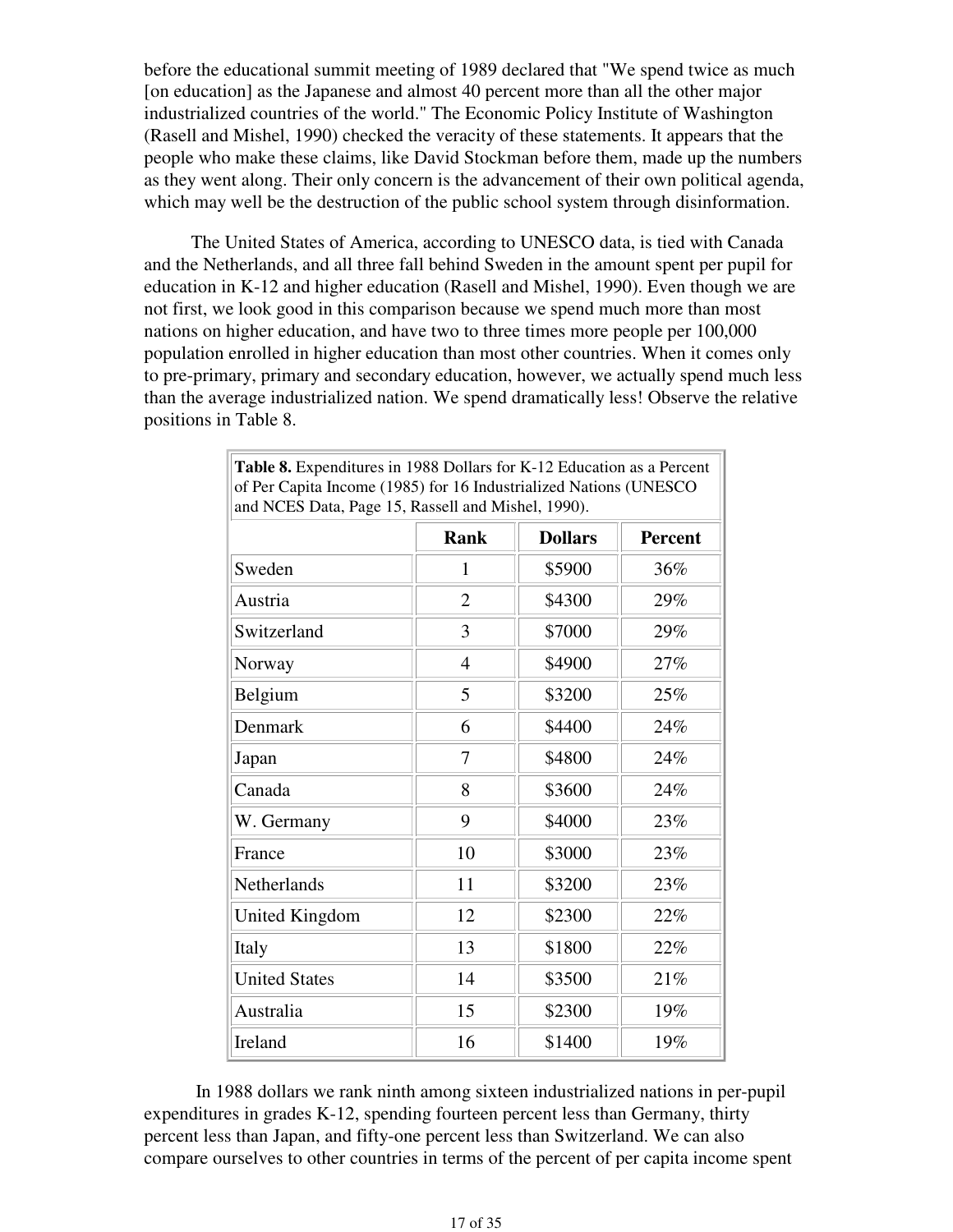on education.

 When we do that comparison we find that out of sixteen industrialized nations, thirteen of them spent a greater percent of per-capita income on K-12 education than we do. If we were to come up to the average percentage of per capita income of the fifteen other industrialized nations, just to the average percentage expended per capita in those countries, not to the levels of those countries that spend the most, we would have to invest an additional \$20 billion per year in K-12 education! Mr. Sununu, Professor Finn, and the two Secretaries of Education must know this. Is it possible that they are conducting a disinformation campaign?

 Perhaps we do not teach as much in the lower grades as some would like. But we do not have to. We can provide the needed learning for a relatively large percentage of our students during their post-secondary studies. Our nation has chosen to invest its money into higher education. Consequently, our educational system provides about twenty-five percent of a cohort with college degrees, and it is the envy of the world. We run a costly and terrific K-16 school system, but we must acknowledge that we run an impoverished and relatively less well achieving K-12 system of education. Moreover, in many of the countries that spend more per capita than we do, the funding is relatively even across regions and cities. But in our nation we have, as Jonathan Kozol vividly describes, *Savage inequalities* (1991) in our funding for schools. Even though the average expenditures in the primary and secondary schools are low for the nation as a whole, the actual annual expenditures for some of our students in school districts at the bottom of the distribution from which we calculated the mean are actually much, much lower. To our shame, conditions in many of our school districts resemble those in the non-industrialized nations of the world.

 Given the expenditures on K-12 education, I can only conclude that our education president, George Bush, was not telling the truth when his lips were read and he was quoted as saying at the education summit of 1989 that the United States "lavishes unsurpassed resources on [our children's] schooling" (Bush, 1989). Actually, he should have said we are among the most cost-efficient nations in the world, with an amazingly high level of productivity for the comparatively low level of investment that our society makes in K-12 education.

### **Charge: Our high schools, colleges and universities are not supplying us with enough mathematicians and scientists to maintain our competitiveness in world markets.**

 Once again the Sandia National Laboratories have compiled data suggesting this is not so (Carson, Heulskamp, and Woodall, 1991). Data from the National Science Foundation provide the percent of natural science and engineering bachelor's degrees awarded from the 1960s to the 1990s.

| Table 9. Natural Science Engineering Bachelors Degree Rate: Degrees per 22 year-old U.S.<br>Population (Adapted from Carson, Huelskamp Woodall, 1991, p. 61) |       |       |        |        |        |        |        |  |
|--------------------------------------------------------------------------------------------------------------------------------------------------------------|-------|-------|--------|--------|--------|--------|--------|--|
| Degree Type                                                                                                                                                  | 1960  | 1965  | 1970   | 1975   | 1980   | 1985   | 1990   |  |
| Computer Sci.                                                                                                                                                | $0\%$ | $0\%$ | $.1\%$ | $.2\%$ | $.3\%$ | $.8\%$ | $.5\%$ |  |
| Natural Sci.                                                                                                                                                 | 2.2   | 2.4   | 2.6    | 2.6    | 2.4    | 2.0    | 19     |  |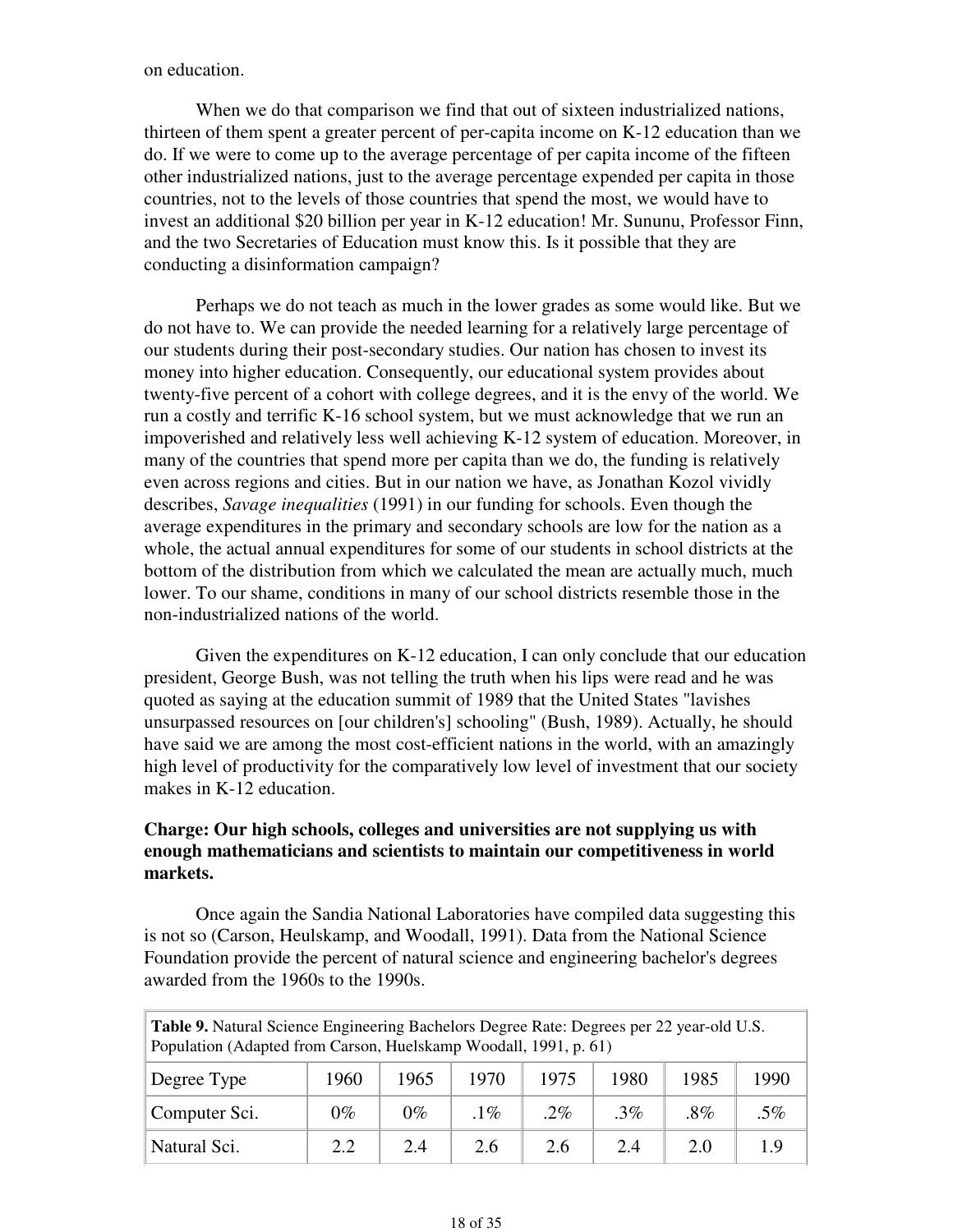| Engineering<br>. . J<br>1. . J<br>.<br>1.U |  |  |  |  |  |  |  |  |
|--------------------------------------------|--|--|--|--|--|--|--|--|
|--------------------------------------------|--|--|--|--|--|--|--|--|

 In Table 9, data on the percent of twenty-two-year-olds receiving science and engineering degrees are remarkably steady over time. Moreover, while the actual numbers continue to be small, we have improved the percentages of minorities and women who now have access to technical jobs, as revealed in the Table 10.

**Table 10** Percent Increase in Mathematics, Computer Science, Physical Science and Engineering Bachelors Degrees for Selected Subpopulations From 1976-77 to 1986-87 (Adapted from Carson, Huelskamp Woodall, 1991, p. 63)

| White | Afr-Amer | Asıan | Nat-Amer | Hispanic | Females |
|-------|----------|-------|----------|----------|---------|
| 50%   | 150%     | 420%  | $120\%$  | 150 %    | $200\%$ |

 Educators should take enormous pride in the trends revealed in these data. We hope that these trends will not be reversed by the substantial reductions in support of higher education for poor and minority students at a time when the costs for post-secondary education are increasing.

 What is also worth noting about this supposedly failing system of ours is that when our students finish their baccalaureate, they know as much as they ever did, at least as measured by the Graduate Record Examination (GRE), the test taken by most of those contemplating post-graduate education. See Table 11.

| Statistics)       | <b>Table 11 Graduate Record Exam Scores for U.S. Citizens</b><br>(Adapted from Carson, Huelskamp Woodall, 1991, p. 67)<br>Original data from the National Center for Educational |      |      |  |
|-------------------|----------------------------------------------------------------------------------------------------------------------------------------------------------------------------------|------|------|--|
|                   | 1975                                                                                                                                                                             | 1980 | 1985 |  |
| GRE-Math          | 515                                                                                                                                                                              | 520  | 530  |  |
| <b>GRE-Verbal</b> | 490                                                                                                                                                                              | 500  | 480  |  |

 In fact, as revealed in these data, the 1980s saw college graduates in possession of higher mathematics skills than they ever had before. Furthermore, just since 1982 the measure of analytical and logical reasoning on the GRE, assessing what we normally call thinking, has increased about a third of a standard deviation. And it has gone up while the number of examinees taking the test has increased sixteen percent (Educational Testing Service, 1991). So the validity of the charge that undergraduate education is failing like every other part of the educational system is as questionable as the other laments we hear throughout the land.

 Although we see that the supply of mathematicians and scientists is steady, and that they are probably as talented as ever, we still have not addressed the charge that the supply in these fields is not keeping up with the demand. In fact, there is solid data to suggest that the supply is exceeding demand! First of all we now exceed or are at parity with our economic competitors in terms of the technical competence of our work force, for example, in the number of engineers and physical scientists in the work force per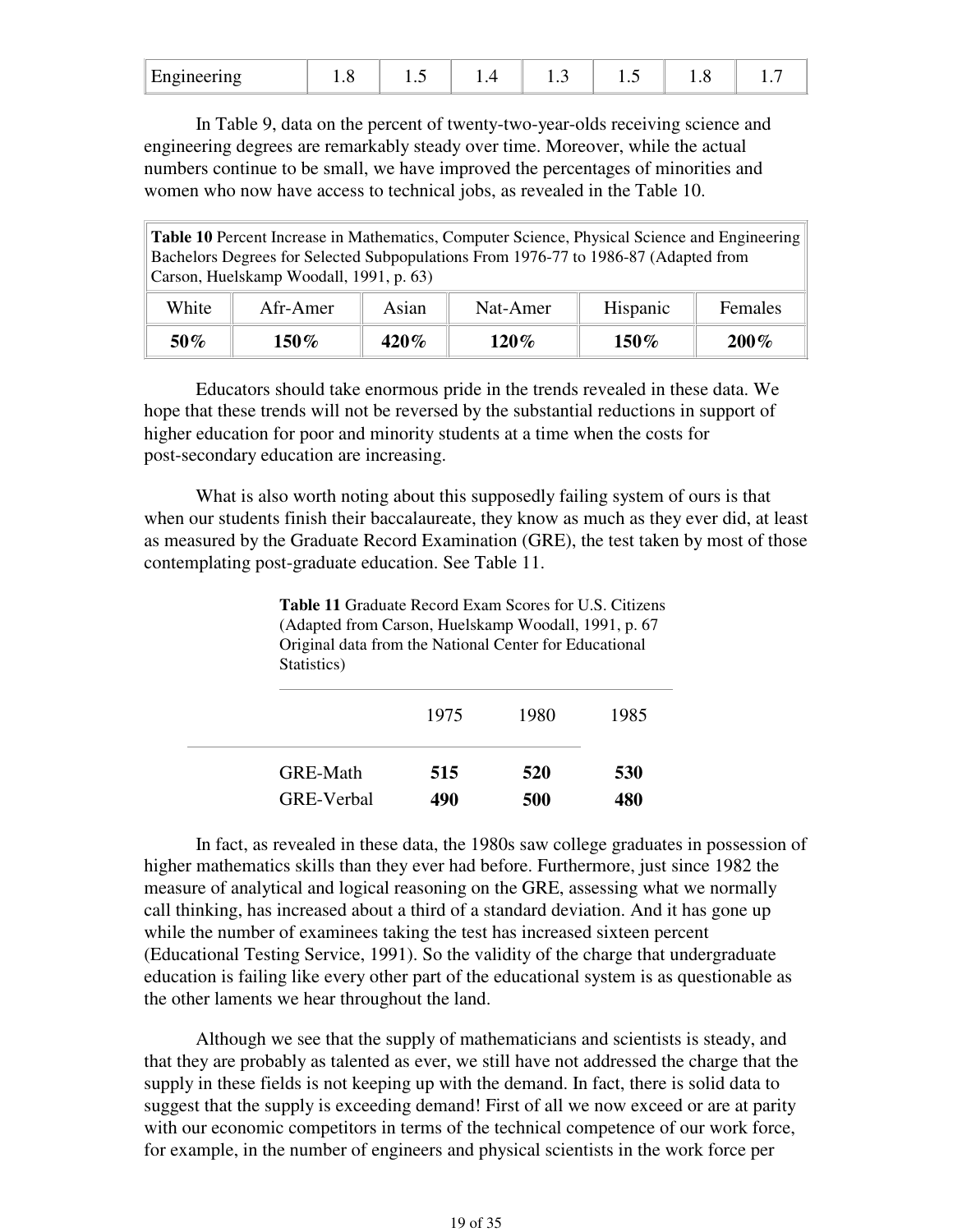20 of 35

hundred workers (Carson, Huelskamp, and Woodall, 1991, p. 107). So if we have lost our economic edge in the world market place it may well be because of poor business management and faulty government economic policies, but it certainly is not due to the lack of a technically skilled workforce. But that is the present. The future supply in these fields does look gloomy, but that is true only as long as the economy's demand for such individuals is not examined. When demand as well as supply is examined, it turns out that the economy is not now able to absorb all the scientists and engineers that we produce. The Sandia report estimates that even with no increase in the rate of supply of scientists and engineers we will accumulate a surplus of about one million by the year 2010. Given the reduction in military spending we are likely to see over the next few years, the glut of trained scientists is likely to be even higher than the forecasts that were made a year or two ago. In my gloomiest moments I think the business community and politicians who demand even higher production of engineers and scientists from the schools do so because the cost of labor for these individuals is higher than for others in the market. An oversupply will certainly drive down the salaries of such workers.

 It is also interesting to note that while the business community is arguing for greater production of engineers and scientists by the schools, it is at the same time informing us that it really has enough adequately prepared technically skilled people. Examining two different contemporary surveys of the five most important and five least important skills needed by employers, the Sandia scientists uncovered data in complete accordance with other studies conducted throughout this century.

Survey of Workforce Skill Requirements conducted by the Michigan Education Department and the Rochester New York School District (Adapted from Carson, Huelskamp Woodall, 1991, p.131).

Five Most Important Skills for Employment:

## **Michigan Survey Rochester Survey**

- No substance abuse No substance abuse
- 
- 
- 
- $\bullet$  Punctuality, attendance  $\bullet$  Respect others

Five Least Important Skills for Employment

### **Michigan Survey Rochester Survey**

- 
- Social sciences Calculus
- Natural sciences Computers
- $\bullet$  Computer programming  $\bullet$  Art
- Foreign language Foreign languages
- 
- Honest, integrity Follow directions
- Follow directions Read instructions
- Respect others Follow safety rules
	-

- Mathematics Natural sciences
	-
	-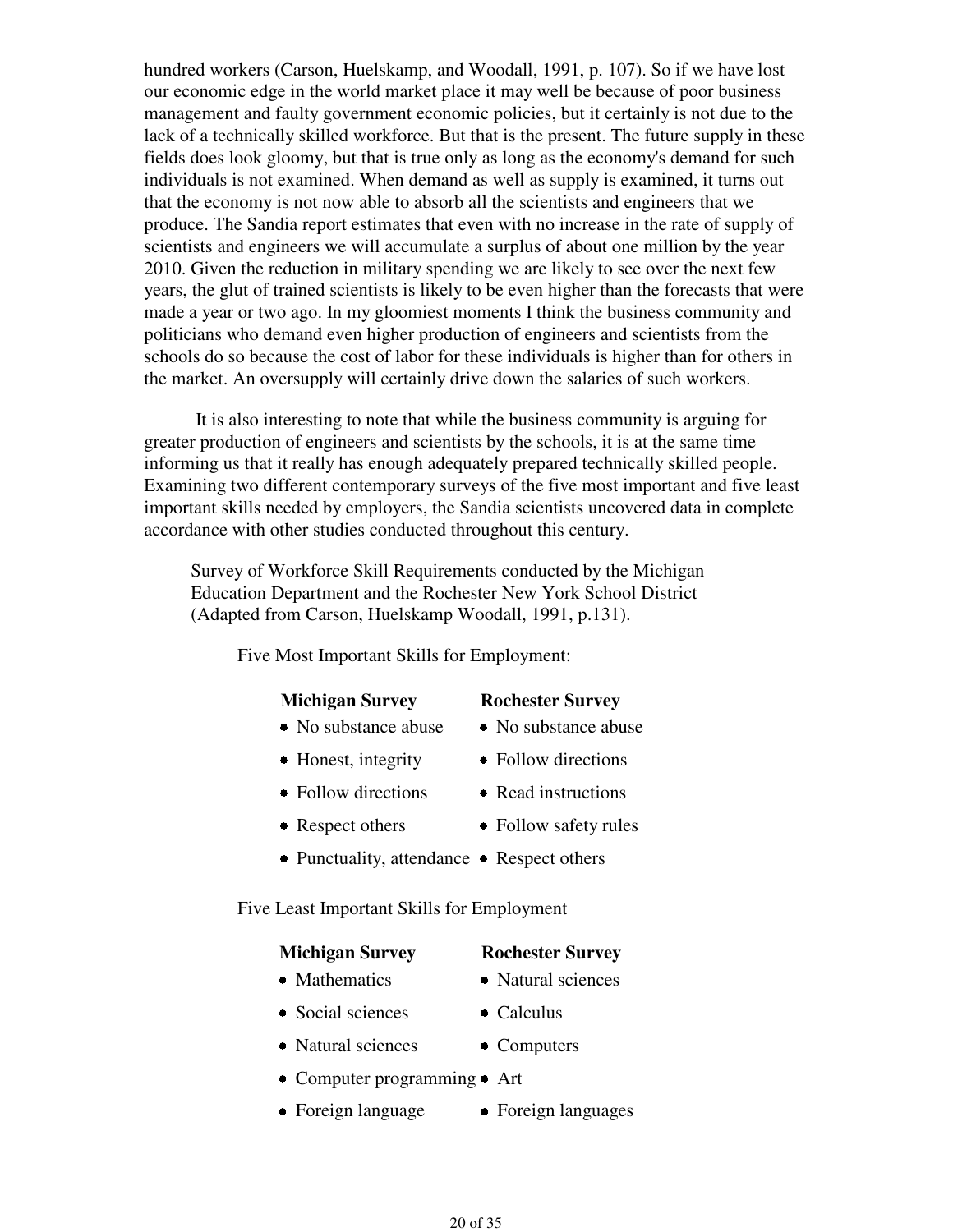As revealed in the above list, and in dozens of other studies, it is the affective and motivational characteristics of workers that our employers worry most about. They depend on employees to show up on time, to get along with others, to care about doing well on the job, and so forth. They do not find the technical ability of the work force to be a problem for them.

 The myth of the coming shortage of technically able workers has also been debunked by the Economic Policy Institute (Mishel and Teixeira, 1991). They conclude from their analysis of the present and future labor force that

"The projected shift in the occupational employment mix necessitates a small shift in educational requirements that can be accomplished if those entering the labor force have, on average, one-fourth of a grade level more education than those retiring from the labor force" (p. 13).

 How can this be? Do we merely require only one-quarter of a grade level more education? These researchers explain that the five most highly skilled and growing occupational groups will only make up about six percent of the the job pool by the year 2000. On the other hand, service jobs, requiring the least technical skill, will actually grow the fastest overall in the next few years, and they will constitute about seventeen percent of the job pool by the year 2000. Apparently this nation is not in any danger of failing to meet its technological needs.

 An explanation for the level of national proficiency we achieve as a nation in technical and scientific fields is offered by labor economist John Bishop, writing in the scholarly journal Curriculum Studies (1990). He asked whether evidence from the labor market supports the claims of critics of schooling that there are economic benefits associated with better preparation in science, mathematics and language arts. Studying longitudinal data sets he found that during the first eight years on the job, young men without college education receive no rewards from the labor market for their ability in science, mathematical reasoning or language arts. For the non- college bound female there was some effect on wages for mathematical reasoning, but none for competence in science or language arts. Bishop's conclusions explain a good deal of American student behavior for me when he says:

"The tendency of so many American high school students to avoid rigorous mathematics and science courses and their poor performance on international science and mathematics tests, may, therefore, well be a rational response to the lack of labour market rewards" (p.123).

 Although personal rewards cannot be found for high levels of school achievement in these areas, Bishop does note that increased economic productivity is associated with increased mathematical and technical knowledge. So we have reason to want our students to be mathematically and scientifically literate. But that is a more reasonable goal than the one the President and the press have adopted unthinkingly, being the number one nation in science and mathematics. It is my fervent hope that we do not try to become the number one achieving nation in science and mathematics because a) we value a different set of childhood experiences; b) we simply do not reward such skills; c) we have enough people with those skills now; d) we will have an oversupply of people with those skills soon enough; and e) we have a world wide pool of technically competent Pakistanis, Indians, Asians and Latin Americans from which to draw if we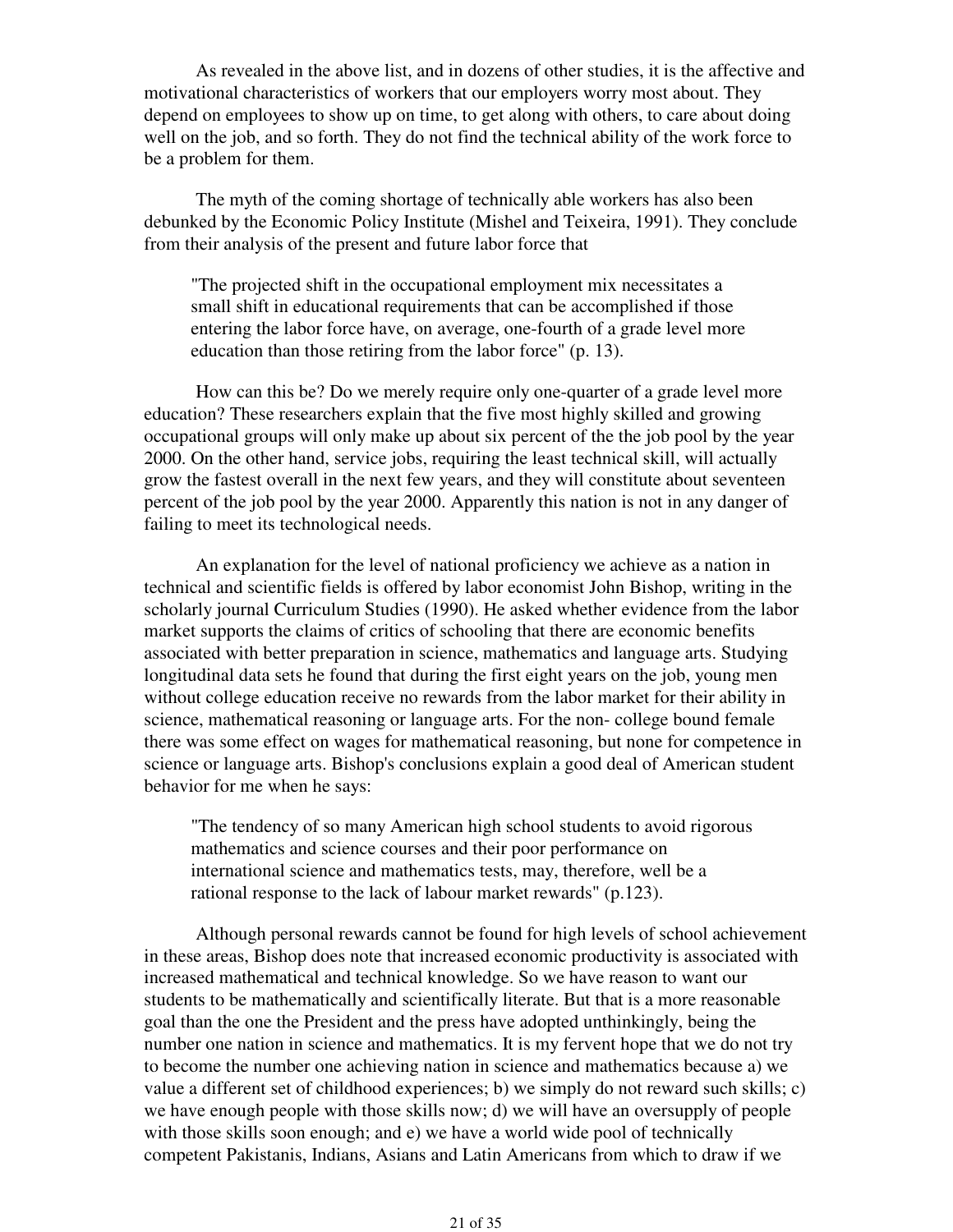ever need to. That is, of course, if we can get over our xenophobia and racism.

 Another finding from the work of the Sandia National Laboratories provides a response to those who grumble that so many of our graduate degrees in mathematics and the natural sciences go to so many foreign-born students. It turns out that we are blessed with the good luck that over half of these talented individuals choose to stay in our country. These individuals become relatively high earning law-abiding citizens, though no matter how much some people might wish it, they will never look white.

 Like most Americans I want a nation that is technologically literate, a citizenry that knows enough mathematics and science to evaluate the solutions to the complicated problems that are produced in a technologically sophisticated world. Basic technological literacy is a reasonable curricular goal for our nation. Bashing other countries in the international educational competitions is a political agenda-- not an educational one.

### **Charge: The United States is an enormous failure in the international comparisons of educational achievement.**

 This charge gets the citizens of our nation riled. National pride, as at the Olympics, is involved. But if we are to have a competition then let us ask only that it is fair. I would ask five questions about such comparisons before I would spend one moment worrying about our students' performance. First, I would like to know if we Americans want for our children a childhood like that experienced by Japanese, Korean, Israeli or Indian children? I do not think so. Their children are raised in their ways and our children are raised in our way. As you might expect, we have a vision of what constitutes a "normal" childhood that is uniquely American. My middle-class neighbors seem to agree that their children should be able to watch a good deal of TV; participate in organized sports such as Little League, basketball, and soccer; engage in after school activities such as piano lessons and dance; spend weekends predominantly in leisure activities; work after school when they become teenagers; have their own car and begin to date while in high-school; and so forth. To accomplish all this, of course, children cannot be burdened by excessive amounts of homework. This kind of American consensus about childhood is one designed to produce uniquely American youth--some of the most creative and spontaneous children the world has ever seen, who are not afraid to challenge adults and their authority, at least in comparison to the youth of many other nations. And these students do go on to more challenging schooling at the college level, in numbers that are the envy of the world.

 It is clear that our system is not designed to produce masses of academically highly achieving students before the college years. You cannot have both high levels of history, language, mathematics and science achievement for great numbers of students and the conception of childhood that I have just sketched. We have proved, however, that this system can produce sufficiently high numbers of students for the nation's needs. That is really all that is needed. Our nation is certainly not at risk because of the conceptions of childhood that we hold.

 Second, I would ask of such international comparisons that they inform me whether the groups being compared have spent the same amount of time practicing the skills that are to be assessed. Suppose I ran a simple training study, using two groups to assess their ability to fix computers. Now suppose one of those groups had two years more practice in fixing computers than the other one did. Would it surprise anyone if the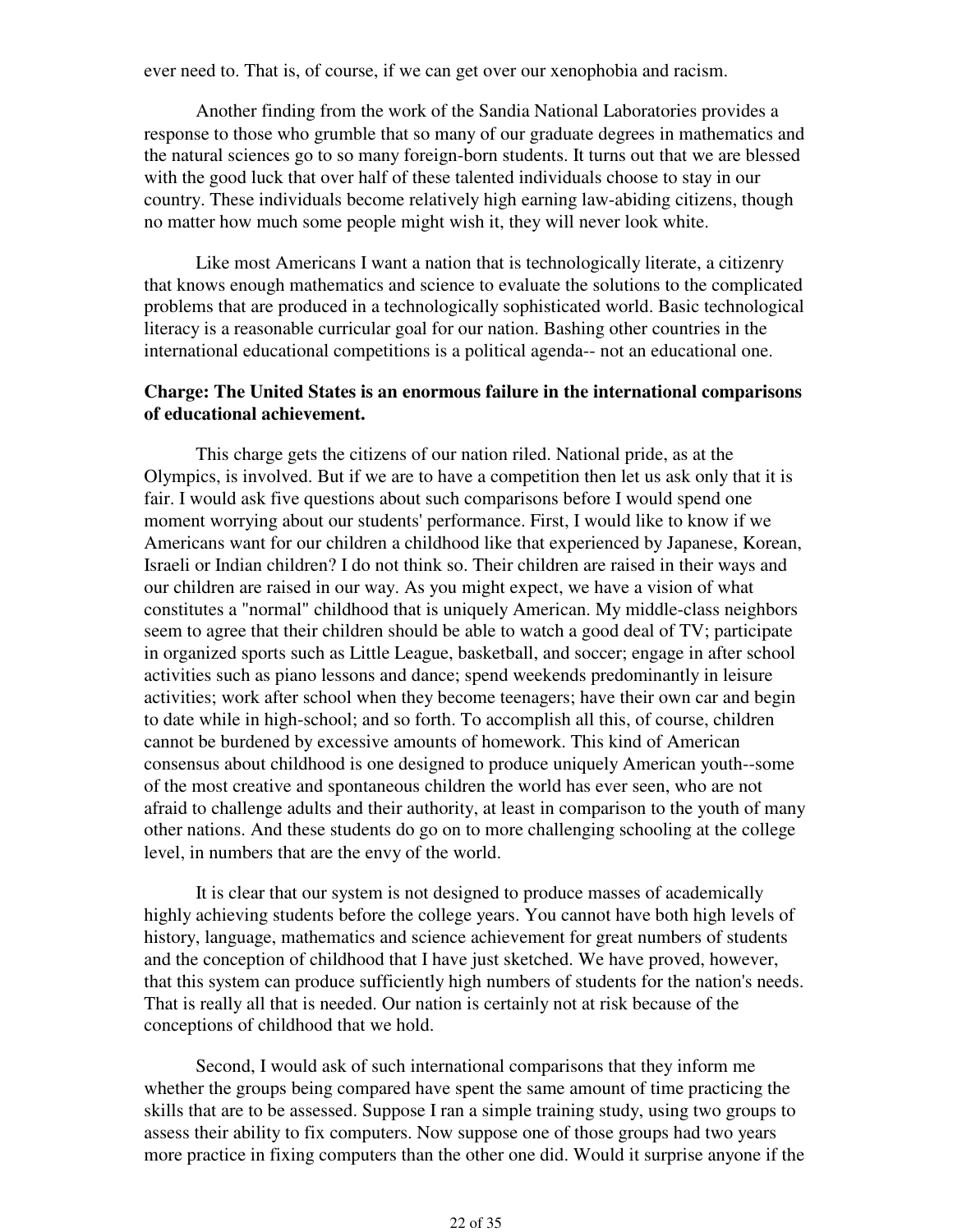group that practiced for an additional two years appeared markedly better at fixing computers? Of course not. Yet this is exactly what we do when we compare American and Japanese students of the same age. Given the additional forty school days in the Japanese school year, across ten years of schooling, we find by the simplest arithmetic that the typical Japanese student, in comparison to the typical American student, has the equivalent of over two extra years of schooling when they are both, say, sixteen years old. Moreover, given the additional time in private "after-school" schools and in Saturday school (the juku schools, attended by a large percent of the Japanese school-age population), we note still greater amounts of education accumulated by the Japanese children of the same age as their American counterparts. Furthermore, given the immense amount of homework assigned and completed, immense at least by American standards, we note that the average Japanese student of the same age as an American student has accumulated huge amounts of extra time practicing school subjects at home and on weekends. Suppose you now compare these groups in terms of their mathematics and science achievement in the tenth grade. It would be really newsworthy if the results were any different then they are now. The results we get are exactly what one should expect. They are as predictable as is criticism of our public system of education by our leaders.

 Third, I would want to make sure that the samples of students that take the test are somehow equivalent. It is easy for the United States to produce a representative sample of 13- or 16-year olds for an international comparison. Is that also true of some of our international competitors? Some of the nations in these studies have neither an accurate census nor a school system that attempts to keep everyone in school. We have a larger percentage of our school-age population in school than most other nations. Thus our representative sample is culturally and economically more heterogeneous. (See the insightful review of this issue by Rotberg, 1990). In the first international assessments of educational achievement (IEA), from which we learned how awful the United States was doing, the average performance of seventy-five percent of the cohort in the United States was compared with the average scores of the top nine percent of the students in West Germany, the top thirteen percent in the Netherlands, and the top forty-five percent in Sweden (Rotberg, 1990). Could the results be predicted? In the most recent international comparisons of science and mathematics achievement (Lapointe, Askew, Mead, 1992; Lapointe, Mead Askew, 1992), the United States did not do as well as Korea and Taiwan. But I noticed in the appendix of the reports that we had more children than they did with fewer years of formal schooling. All other things being equal, when around ten percent of our sample has a year or two years less schooling than the sample of the same age from Korea and Taiwan, you have a sampling problem. What could be newsworthy about differences in achievement when the samples are not equivalent?

 Fourth, I would like to be sure that the opportunity to learn was the same for the different groups in the international comparisons. We should note that school systems that do not hold as many children as we do until high school graduation, and who have fewer students continuing through to higher education, need to teach many things at an earlier point in the curriculum. Calculus and probability are examples of that in the area of mathematics. Because we are a nation that is rich enough and democratic enough to attempt to retain our youngsters longer in school, and because we send a comparatively large number of them on to college, we often look poorly in the international comparisons. Many of our students learn what they need to learn later than in other countries.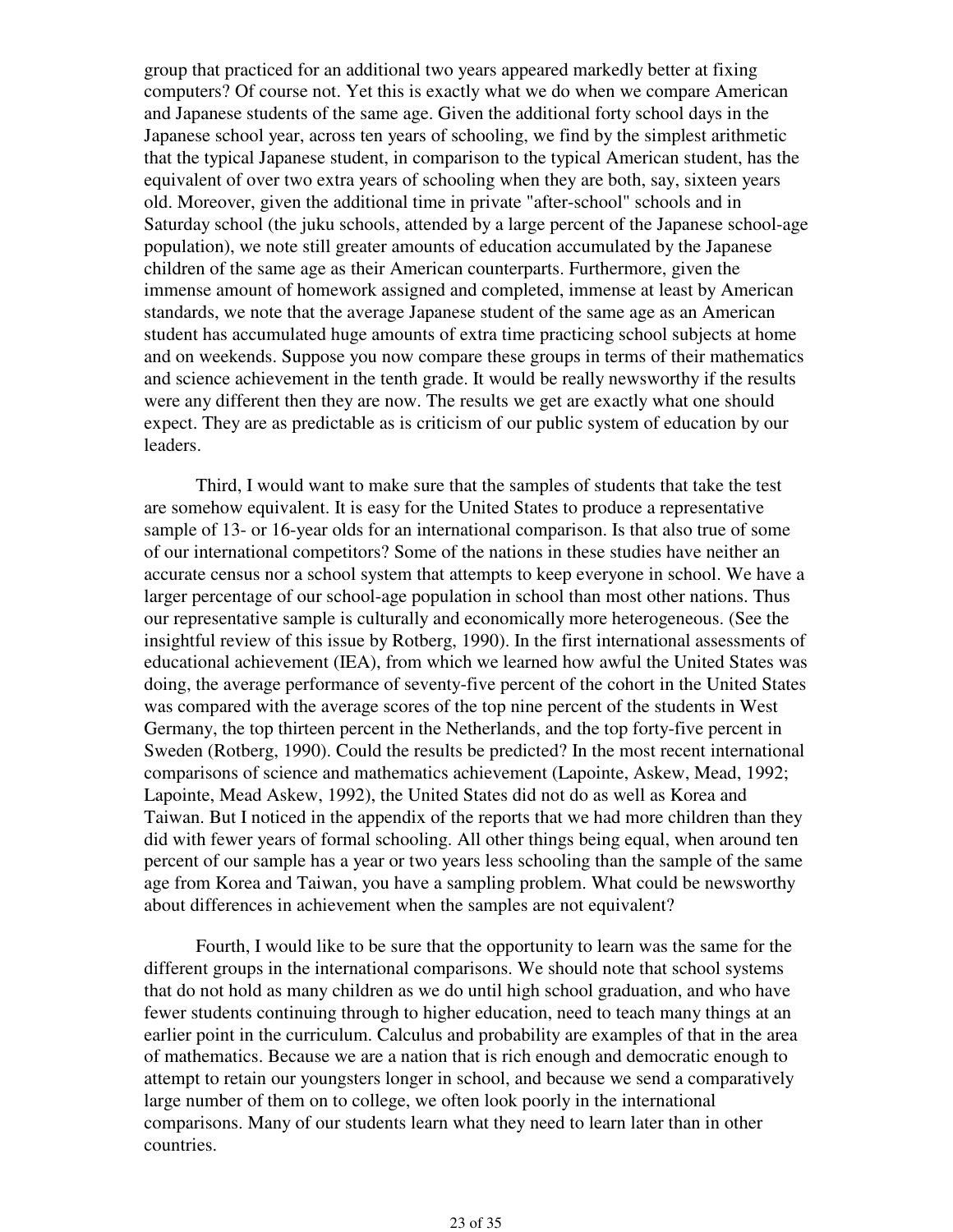We need to remember that students will not do well on any content they have not been exposed to. Opportunity to learn a subject is probably the single best predictor of achievement that we have. If you cannot control for it, you have no basis for comparing achievement. Westbury (in press) has data on this issue. He looked at the findings of the Second International Mathematics Study, where our performance appeared to be so bad that Congress and the press vilified the educational establishment for weeks. Westbury asked whether we see in the performance of the Japanese and others, evidence of efficiency and effectiveness in education, or merely evidence that national curricula differ. He looked at the algebra performance of eighth graders and saw that the 273 United States classes in the sample were labelled as remedial, typical, pre-algebra, and algebra classes. To no great surprise, only the pre-algebra and the algebra classes in the sample had nearly the same amount of exposure as the Japanese classes in the sample to the algebra items that made up the test. These classes constituted only about twenty- five percent of the United States sample of classes. Three quarters of the classes in the United States sample were simply not exposed to the same curriculum as were the Japanese. Can you guess what the result might be in such a comparison? Westbury disagregated the data, something not done by the press or the politicians. These data are shown in Table 12.

**Table 12** Median Scores of American and Japanese Students in Mathematics Achievement, Second International Study of Mathematics (Westbury, in press).

|                       | Courses | Courses Courses | Remedial Typical Pre-Algebra Algebra Japan | Courses | $\vert$ Sample |
|-----------------------|---------|-----------------|--------------------------------------------|---------|----------------|
| Median<br>$%$ Correct | 21      | 34              | 60                                         | 72      | 62             |

 Now we see that American students in the pre-algebra and the real algebra classes perform as well or better than do the Japanese students. But as a whole, of course, we do not and cannot perform as well as they do, given the curriculum decisions we make, including the tracking systems we use in seeking to accommodate a heterogeneous population. There is a flaw in this comparison, however, because the American students represented the top twenty percent of the national sample in mathematical ability. It is not fair to compare them against an undifferentiated Japanese sample. Recognizing that, Westbury went on to compare the Americans in the pre-algebra and the algebra classes with the top twenty percent of the Japanese sample. Table 13 shows that comparison:

| <b>Table 13</b> Median Scores of American Pre-Algebra and Algebra Students and the Top Quintile of<br>the Japanese Sample (Westbury, in press). |                     |    |                                    |  |
|-------------------------------------------------------------------------------------------------------------------------------------------------|---------------------|----|------------------------------------|--|
|                                                                                                                                                 | Pre-Algebra Algebra |    | Top Quintile<br>of Japan<br>Sample |  |
| Median<br>% Correct                                                                                                                             | 59                  | 72 | 71                                 |  |

 The results are about the same for the genuine algebra class. American students with the same opportunity to learn in the schools perform as well as the Japanese. Maybe better! The differences in achievement between nations are most parsimoniously explained as differences in national curricula, rather than as differences in the efficiency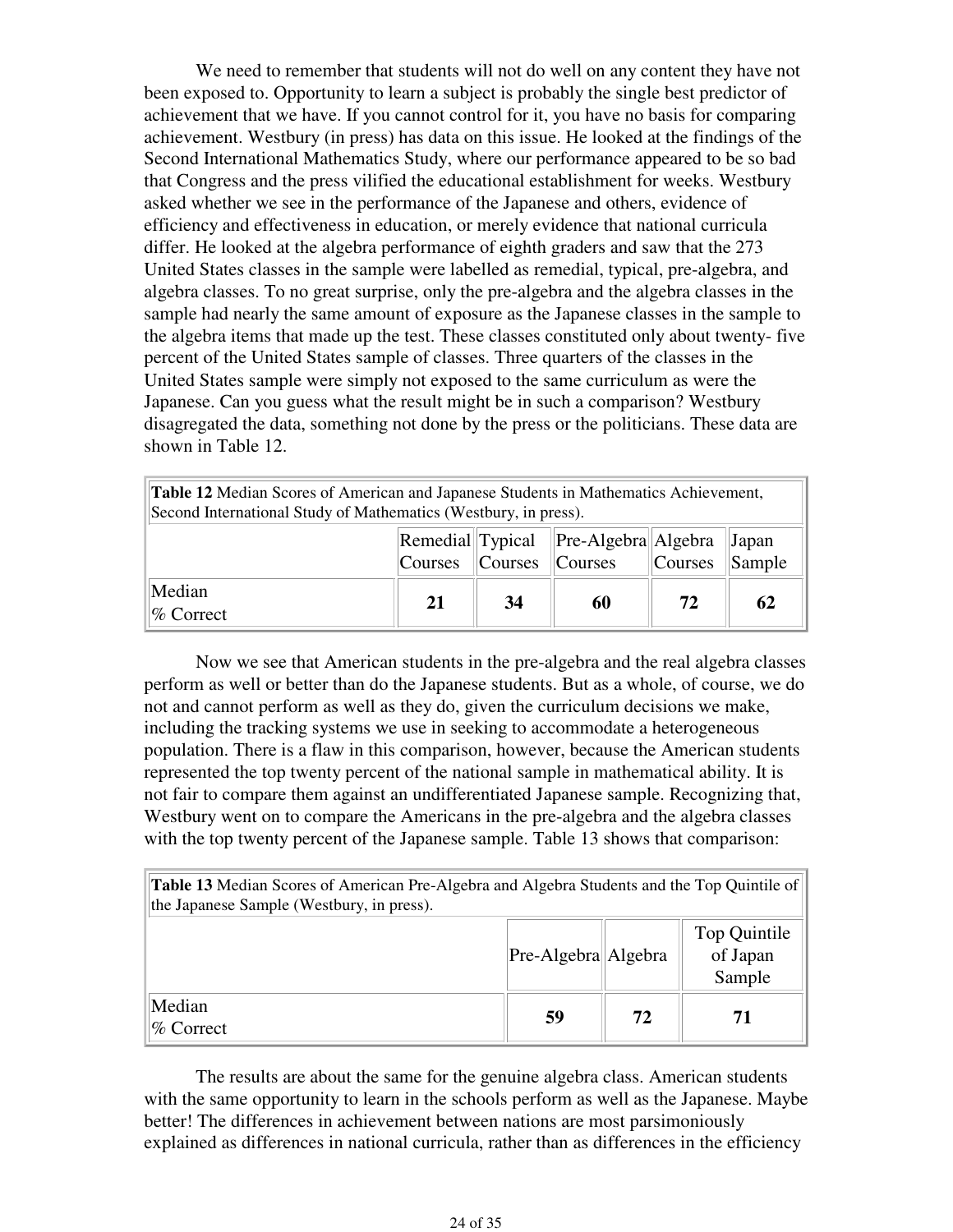or effectiveness of a particular national system of education. International comparisons such as these make us realize that American students, including the most ordinary ones, are capable of learning more mathematics at earlier ages, if that is what we want them to learn. The comparisons also remind us that tracking by ability might be a bad policy for the nation. But while we should wrestle with those legitimate curriculum issues, we need not blame our students and castigate their teachers for gross failure. Our nation, particularly at state and local levels, has made curricula decisions that are in accord with prevailing views of childhood and of education. We can change those if we want. But the system has actually been serving the nation well for decades, and as noted, it is producing all the mathematicians and scientists this economy can use for the foreseeable future.

 Finally, in considering the results of international comparisons, I would like to be assured that the motivation of the students who took the tests was similar across different nations. The Quality Control Observer for the recent international comparisons (Lapointe, Askew Mead, 1992, p. 24) reports on the high achieving Koreans:

The math teacher...calls the names of the 13-year olds in the room who have been selected as part of the IAEP sample. As each name is called, the student stands at attention at his or her desk until the list is complete. Then, to the supportive and encouraging applause of their colleagues, the chosen ones leave to [take the assessment].

 As Bracey (1991) noted, these students are taking the test for the honor of their country. In the United States our students know that neither they, nor their parents, nor their teacher, will ever see the scores they make. It is not an honor to take the test, but an inconvenience. I can hear some of the kids I know saying: "You should have seen the diagrams I drew on my answer sheet, man, they were great, until I fell asleep!"

 I cannot find much to worry about in the international comparisons. Every nation has a vision of childhood, of development, schooling, equality, and success. While our nation heatedly debates these visions, as it should, and we modify our visions, as a dynamic society must, let us just note that the system we created has been remarkably successful for a large number of the children and parents we serve.

### **The Children and Parents Served by the Public Schools**

 It was not difficult for me to find respectable data suggesting that the basic premises underlying contemporary thinking about school reform in the nation are faulty. It is not that the data I have presented are "true," while the arguments of others are "false." And it is not that I am a defender of the status quo, for I am not. It is simply that there are numerous lines of evidence suggesting that the American public school system is not a failure.

We have seen that the charge suggesting that contemporary youth are not as smart as they used to be is debatable. They may, in fact, be smarter than they have ever been, at least as measured by the most well-respected intelligence tests that we have, and by student performance in advanced placement courses and on the GRE. Schooling seems to have made these achievements possible. On standardized tests, whether we use the SATs, the NAEP examinations, the Iowa Tests of Basic Skills, the California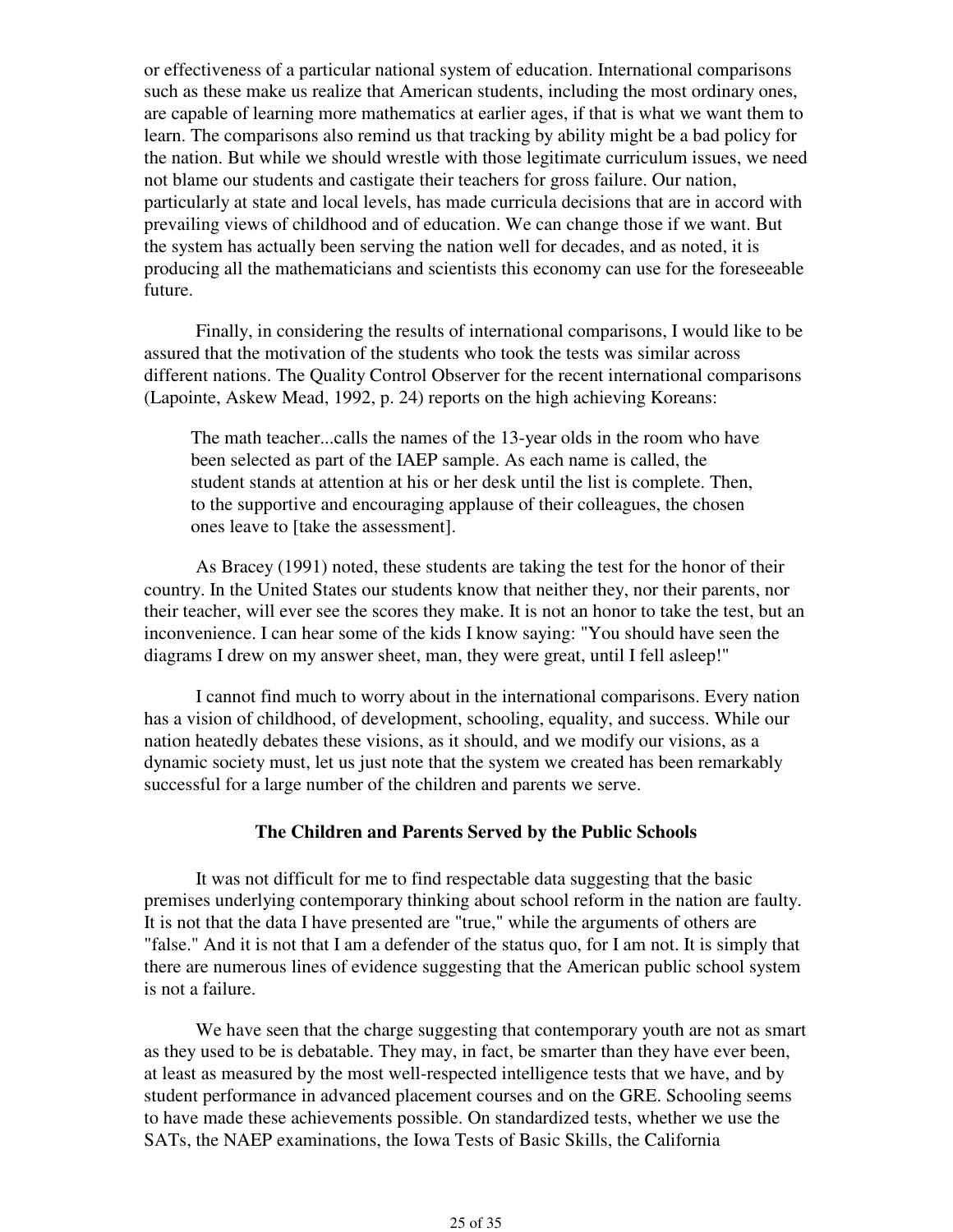Achievement Test, the specially designed social studies tests of Drs. Ravitch and Finn, or many other standardized tests, we can find more evidence for increased achievement over time, or evidence for maintenance of achievement, than we can for a decline in achievement. Educators should be given presidential citations for this accomplishment, since their success took place during the time period when the problems of the young people served by the public schools have become more difficult for the schools to solve.

The National Commission on Children (1991), chaired by Senator Rockefeller, makes this abundantly clear. For example, in 1970 12 percent of our youth lived in one parent households. By 1989 that rate had more than doubled, to 25 percent. Over 17 million children under the age of thirteen have mothers working outside the home. Over eight million children under the age of 18 currently have no health coverage. Since 1980 no progress has been made in reducing the rate of low birth-weight babies, and for African- American babies that rate has actually risen. Public school teachers must nurture children whose families are poor, ill, and stressed. And the longer they remain in that state, the less hope those children have of it ever being different. According to federal definitions, about 13 million youngsters live in poverty, two million more than just a decade ago. Five million of those children live in families with incomes half the amount the government sets as the poverty level. From 1976 to 1989 educators have been dealing with the emotional lives of children whose age group has seen a 259 percent increase in child abuse and neglect. In the early 1980s we had 275 thousand youngsters in foster homes, by 1995 we will have 550 thousand in foster homes. The government informs us that our nation has up to 100,000 children under 16 who are actually homeless every night, and as many as one million adolescents each year who are throwaways or runaways, living on the streets, in cars or with friends (Foscarinis, 1991). Regardless of the nature or the severity of the problem, it is the public educational system that is called on to work with these children.

 Educators worked with teenagers that, as a group, were 100 percent more likely to be murdered in 1989 than they were in 1965. Educators work today with African-American teenagers that are more likely to die of gunshot wounds than from all natural causes of death combined. From the 1960s to the 1970s, mostly among white adolescents, educators saw the suicide rate double, and then rise another 30 percent by the 1980s. While our black youth are getting shot at record levels, our white youth are killing themselves off at record levels.

 During this time period the public schools of our nation seem to have maintained or increased their productivity. I wish industry were nearly as productive, adaptive and cost efficient. For we learned that the nation does not spend nearly enough on preprimary, primary and secondary education as it professes to, and we learned also that money spent for instructional purposes has direct effects on student achievement. This high achieving, productive, comparatively cheap system of education is producing all the technically able workers we need, and it has done so for years. Our work force, though not our business leaders, seem to be among the most skilled in the world. And in the international comparisons of school achievement we have learned the remarkable fact that school children learn what schools choose to teach them, and that, conversely, they do not learn what schools do not teach. National systems of education have schools and curricula that reflect their visions of childhood and achievement. Comparative assessments, if they are any good, will show those national differences more clearly. On the other hand, we learn absolutely nothing that is not simple to predict when there is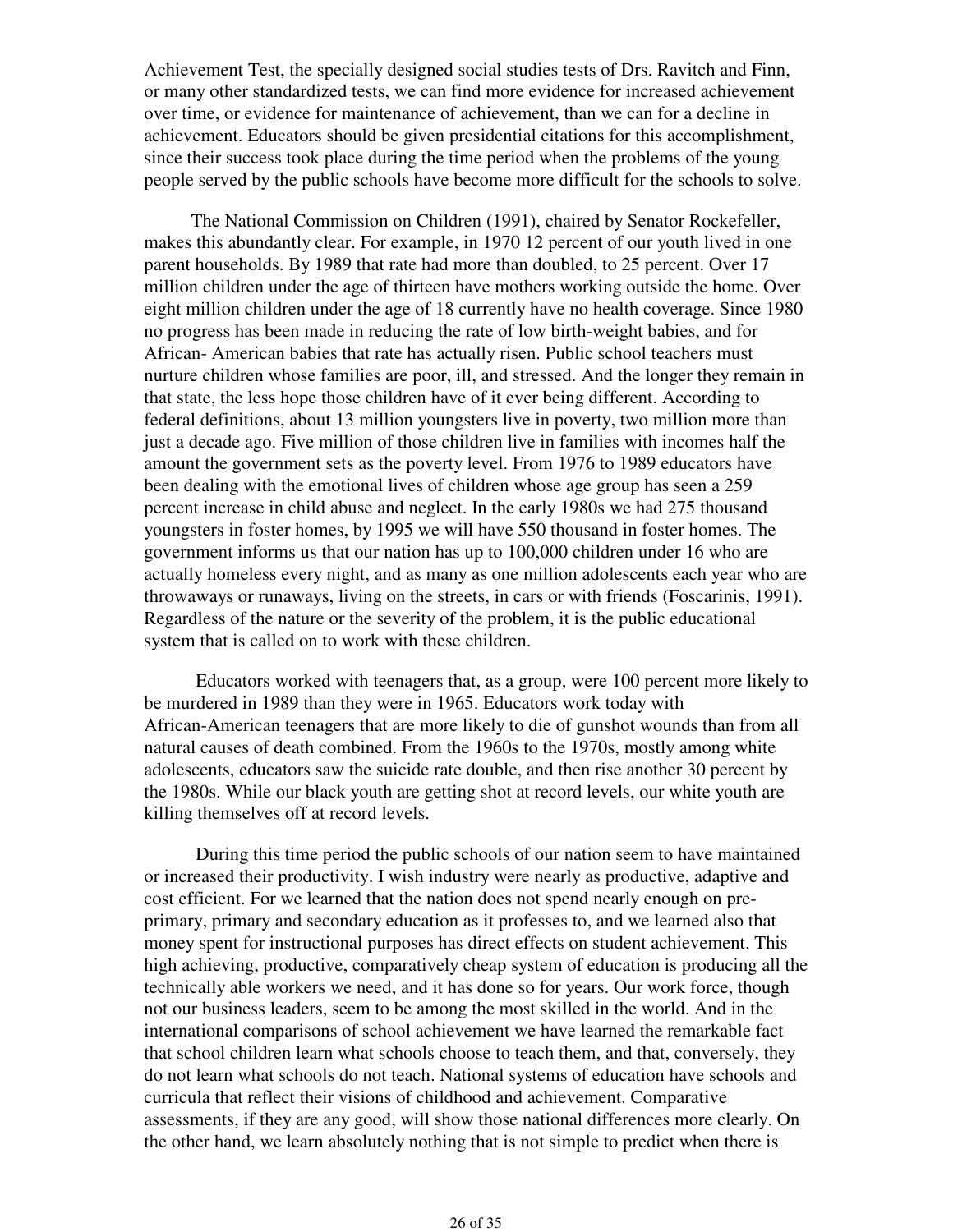inadequate sampling, lack of control over the the time spent preparing for the assessment, differences in opportunity to learn, and differences in motivation.

 This American system of ours has performed so well that the majority of parents with students in public schools have been very satisfied with the teachers their children have. Local parents throughout the nation have been saying to the poll takers for fifty years that their local schools are pretty darn good. In one recent example of this (Elam, 1990) a nationally representative group of parents were asked how they rated the school attended by their oldest child. A startling 72 percent of the parents awarded that school the grade of A or B. Only two percent of the parents who have the greatest contact with the public schools thought the school their child attended deserved a grade of F. These data are relatively unchanged since the end of World War Two. Reform proposals before us recommending choice in schooling are based on a belief that the customer is dissatisfied with the schools and that the schools are failing to do their job. I can find no evidence that either is true when we look at the nation as a whole. Why then would so much be made of choice? Perhaps some people have noted that the public expenditures for education are large and it would be nice to get that budget into the private sector. Then education could be treated as a privilege, not a right, and it would ensure that children of wealthier segments of our population will inherit their positions. This is frightening.

 I find it ironic that Total Quality Management (TQM), suggested by business leaders as a cure for supposedly ailing schools, requires constant assessment of customer satisfaction. We educators have done that and been found terrific by the parents who have children in the schools, our customers. Those who see the schools as a failure usually do not have children in the public schools. For example, the ever-critical Dr. Finn, whose daughter attended Exeter (Kozol, 1991), says that the ordinary parents of the nation are not to be trusted with their opinions. They haven't got rigorous enough standards to make these kinds of judgments about the schools (C. Finn, 1991). People who find the general public unable to make intelligent judgments scare me. They are often part of a self-proclaimed elite that, for the good of the nation, will be pleased to tell each of us what we are to believe and how we are to act. I would much rather put my faith in the common people of the country, as messy as that can sometimes be.

### **The Critics**

 At least some of the criticism of the schools comes from an elite that is against public schooling. They need to be fought as they have had to be fought from the beginning of the crusade for public schooling (Cremin, 1989). There have always been those who never could believe in the intelligence of the common person, or they never wanted to share the advantages of education with common people. The late, wise historian of education, Lawrence Cremin, has remarked on this issue:

....social groups possessing a relatively rare and highly valued commodity that establishes their superiority over other social groups are reluctant to see that commodity more widely distributed. Wide distribution becomes tantamount to devaluation...(Cremin, 1989, p. 11)

 Some of the criticism of education, however, is simple scapegoating. It is no longer fashionable in most social settings, and in the mainstream press, to blame the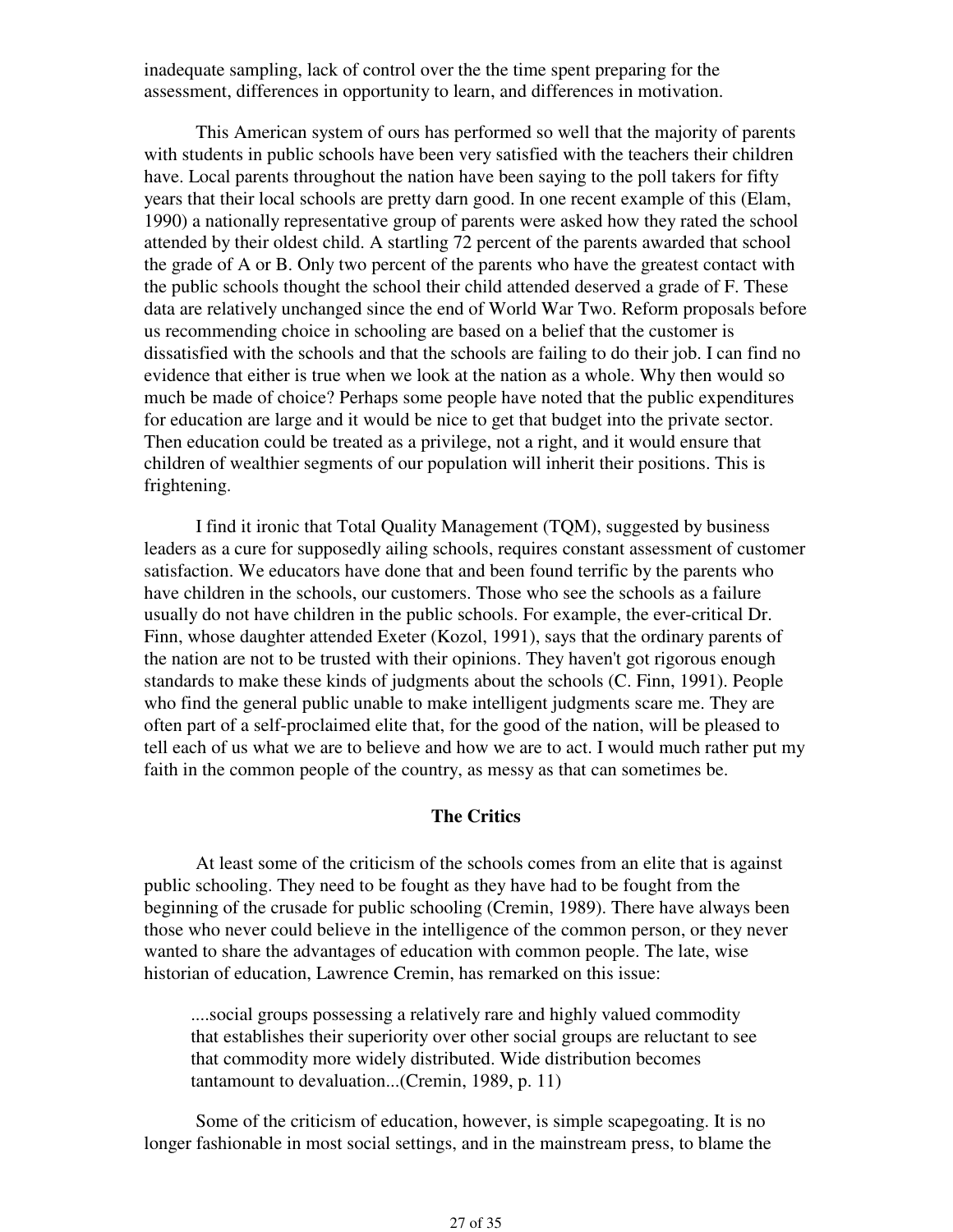great economic and social tragedies of contemporary American life on the international Jewish conspiracy, or on the lack of motivation or talent of African-American, Polish-American or Mexican- American workers. The greedy union bosses and the welfare queens cannot be blamed anymore since we no longer have strong unions, and the amounts spent on welfare are small potatoes compared to the amounts we used to bail out the savings and loan companies. Their robbery of the American people was perpetrated by nice, middle-class, well-educated, religious white men from two-parent households, the kind of Americans who wouldn't possibly want to hurt their nation. But blame for society's ills, of which there seem so many, needs to be assigned somewhere. And there was one ordinarily passive, relatively defenseless group available. From 1983 on this nation has been told relentlessly by its leaders that we are a nation at risk because our schools and our teachers have failed us. But the truth, I think, is that those leaders have failed the schools and the teachers of America. Rather than lead us to ruin, the vast majority of teachers have run a system that is remarkably good for the relatively advantaged children of America. The teachers in the schools with the least support, serving children who need the most help, are indeed, having a harder time. Those schools may be failing, but the causes for that are usually outside the school building. Those causes are embedded in the social inequities prevalent in our society.

 It is easy to use the schools as a scapegoat. It has been a traditional American pastime. For example, in 1909 the Atlantic Monthly criticized the schools for a) not teaching enough knowledge, b) not teaching thinking skills, and c) not preparing young people for jobs. These laments are still current ninety years later and seem to have been current since public schooling began in the United States of America. The Ladies Home Journal of 1912 has always been my favorite. There Ella Francis Lynch criticized the schools because life in America had changed and the schools had not changed with them, another old criticism of persistent currency. That year the Journal also pointed out to their readers that the tests and the grades given in schools were ruining our nation, another contemporary theme. Lynch, however, had a way with words that was wonderful. She questioned if the millions of middle-class women who were her audience could

...imagine a more grossly stupid, a more genuinely asinine system tenaciously persisted in to the fearful detriment of over seventeen million children and at a cost to you of over four-hundred and three million dollars each year--a system that not only is absolutely ineffective in its results, but also actually harmful in that it throws every year ninety-three out of every one hundred children into the world of action absolutely unfitted for even the simplest tasks of life? Can you wonder that we have so many inefficient men and women; that in so many families there are so many failures; that our boys and girls can make so little money that in the one case they are driven into the saloons from discouragement, and in the other into the brothels to save themselves from starvation? Yet that is exactly what the public-school system is today doing, and has been doing.

 But let us jump ahead to the 1946 "Ladies Home Journal," where it was reported that teachers were inadequately trained to meet the needs of the baby boomers; where poor pay was rampant; where there were discrepancies in schooling based upon geography, income and class; where there were no standards anymore; and where indifference to the schools by parents was rampant (this discussion is adapted from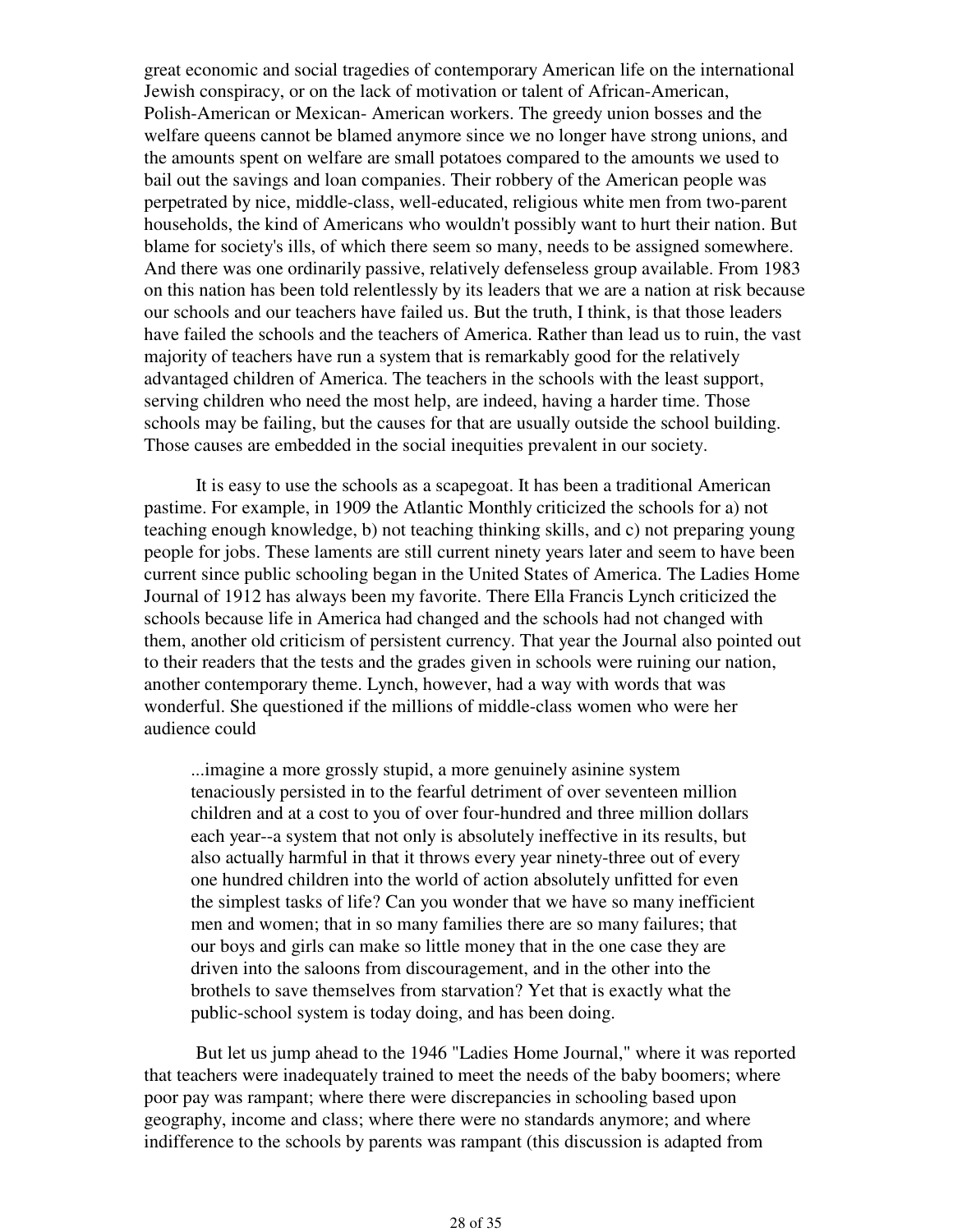Kent, 1987). Time magazine in 1949 charged that the schools were failing to teach traditional subject matter because it was too concerned with life adjustment education. The year 1951 seemed a particularly good year for criticism (Kent, 1987), though most people think of that time period as among those halcyon days of yore. From Readers Digest and the Scientific Monthly we learn that

There were complaints from frustrated university professors and angry business people that public school students were woefully unprepared for college as well as for work. The typical high school student could not write a clear English sentence, do simple mathematics, or find common geographical locations such as Boston or New York City. There were no basic standards....The schools also were ignoring religion. The curriculum was inappropriate for life at mid-century, giving students worthless information and outdated training and worst of all, boring them. As one critic put it: "We are offering them a slingshot education in a hydrogen-bomb age." (Kent, 1987, p. 142).

 In 1953, we saw publication of Arthur Bestor's *Educational wastelands: The retreat from learning in our public schools* and Albert Lynds best-selling *Quackery in the public schools*. In the late 1950s we saw Hyman Rickover rip the schools, for they were endangering the nation. In the "Saturday Evening Post" a captain of a missile site reported that the draftees he received were unable to read, write or do simple arithmetic, and that he was getting the best of the recruits! "Life" magazine of 1958 said we were paying too much attention to "stupid children" and not enough to the gifted--that we simply had to set higher standards. Familiar laments, all.

 And the business community was in on the criticisms then, as it is today (see Rippa, 1988). While celebrating the first quarter century of the National Association of Manufacturers (NAM), the treasurer in 1920 was applauded vigorously when he said

I live in a manufacturing town....We are going to spend over a million dollars for a high school to teach the children of the working people of that town white collar, starched collar jobs....The expenditure that is now being made [for the public school system], and the laws that are being passed for its expenditure are as absolutely a waste as though it were thrown into the gutter (Rippa, 1988, p. 142).

 In 1927 the chairman of the NAM education committee told the businessmen of the Association that

Forty percent of high school graduates haven't a command of simple arithmetic, cannot multiply, subtract, and divide correctly in simple numbers and fractions. Over forty percent of them cannot accurately express themselves in the English language or cannot write in their mother tongue (Rippa, 1988, p. 143).

 It sounds so familiar. And this was when only a small elite finished high school. I wonder how the nation survived? Furthermore, decades before the lectures about Total Quality Management were offered to the schools by our business community, a community that by and large has failed to keep America economically strong, business executives also felt it necessary to lecture educators. The spokesperson for the National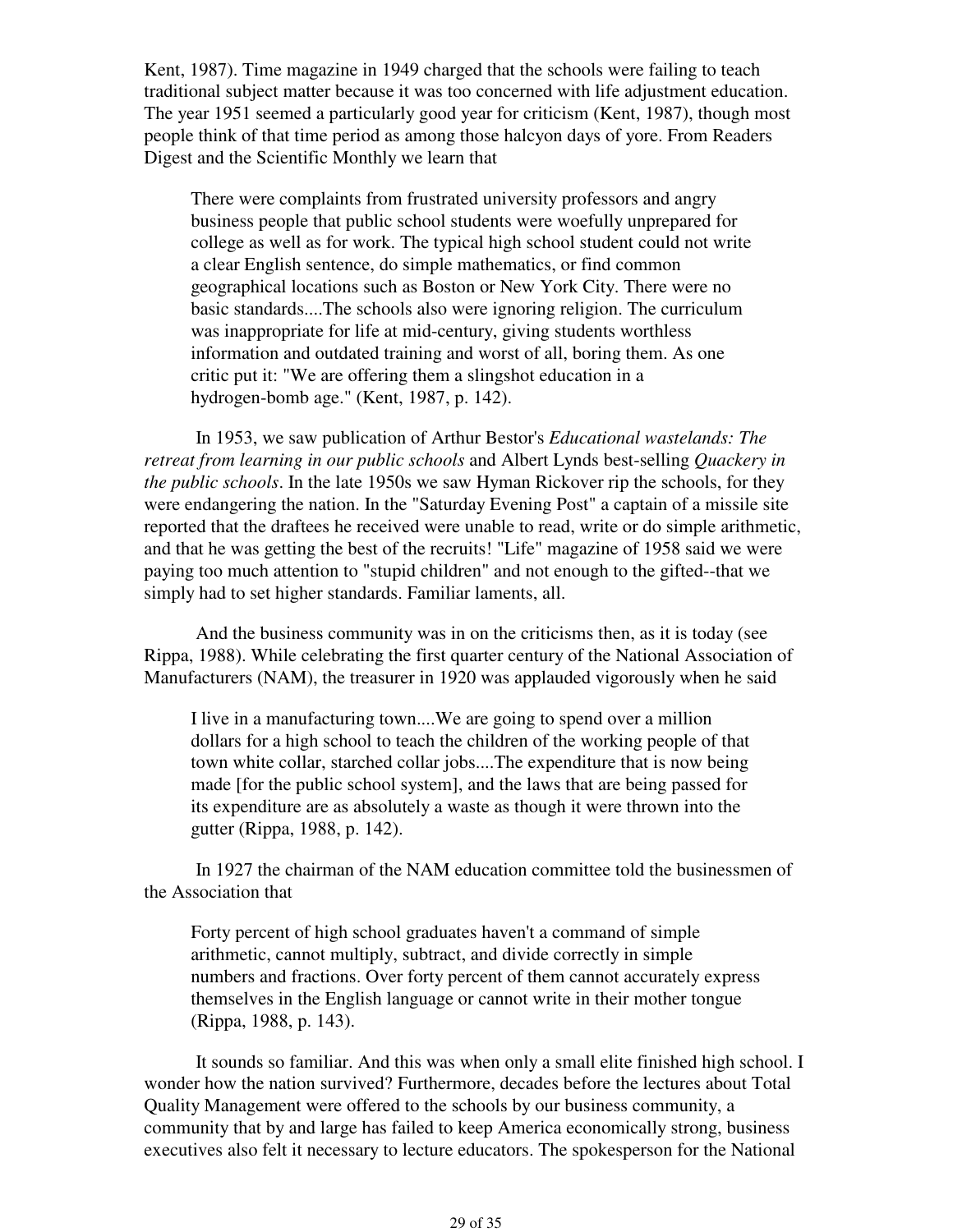Association of Manufacturers informed the schools of his day about the marvels of management in that day, claiming that "the public schools should be systematized, thoroughly, comprehensively, and with the sole view of utmost efficiency; efficiency in every direction, to the last degree, and for the last child" (Rippa, 1988, p. 141). It should be clear by now that for the business community and the general citizenry of our nation the games of kick-the-teacher and dump-on-the-schools have a long history. Along with baseball, it seems to be our national pastime.

### **Conclusion**

 So what shall we make of all this? The data suggesting the gross failure of the American school system simply will not hold up. There has been a campaign of disinformation. As Clark Kerr noted "seldom in the course of policy making in the U. S have so many firm convictions held by so many been based on so little convincing proof" (Education Week, 2/27/91). A school reform movement based on so many invalid assumptions is bound to be wrongheaded. Some of the school reform efforts are thinly disguised elitist attempts to get rid of public education, to protect the privilege such individuals have already bestowed on their children. After all, the greater the disparities in schooling, the greater the assurance that the privileged have someone to mow their lawns, to wait at their tables and care for their children. The reforms they offer-- higher standards, a tougher curriculum, more tests, with no increase in spending, will insure that the children of New Trier High School, near Chicago, and the children of Princeton, New Jersey, and the children of Manhasset, New York, will succeed even more than they do today. The children at P. S. 79 in the Bronx, New York, will fail at even greater rates than they do today. Children at P. S. 79 and similar schools in Los Angeles, California; Camden, New Jersey; Detroit, Michigan; and San Antonio, Texas—schools described so poignantly by Jonathan Kozol—do not have textbooks for their students, are forced to hold some of their classes in closets, teach word processing skills without any word processors, teach science without laboratories, conduct physical education and art classes without proper equipment. These are schools that can not regulate heating or cooling or keep out the rain. Their teachers are often those rejected by the wealthier suburbs, and large percentages of their classes are taught by uncertified people.

 Reforms of the kind being proposed will exacerbate the differences between the have and the have-not school districts. The haves are already doing quite well. Those children of privilege are attending decent schools, achieving well, scoring well on standardized tests, graduating high school, and going to college. They are the smartest and healthiest generation America has ever produced. There really is not much to reform for these kids, since their schools are not failing, at least by the traditional measures we use to assess such things. On the other hand, I see nothing in America 2000, and the new schools that are to break-the-mold, that will address the social issues causing parts of our nationUs school system to be in ruin.

 Instead of President Bush's goals for year 2000, let me suggest some that address the real failures of our schools more directly. First, let us agree with our education President that all children should come to school ready to learn. Let us therefore provide high quality day care and preschool to all American children, and ensure that they and their families have the finest health care in the world. This is how we can ensure that they will come to school ready to profit.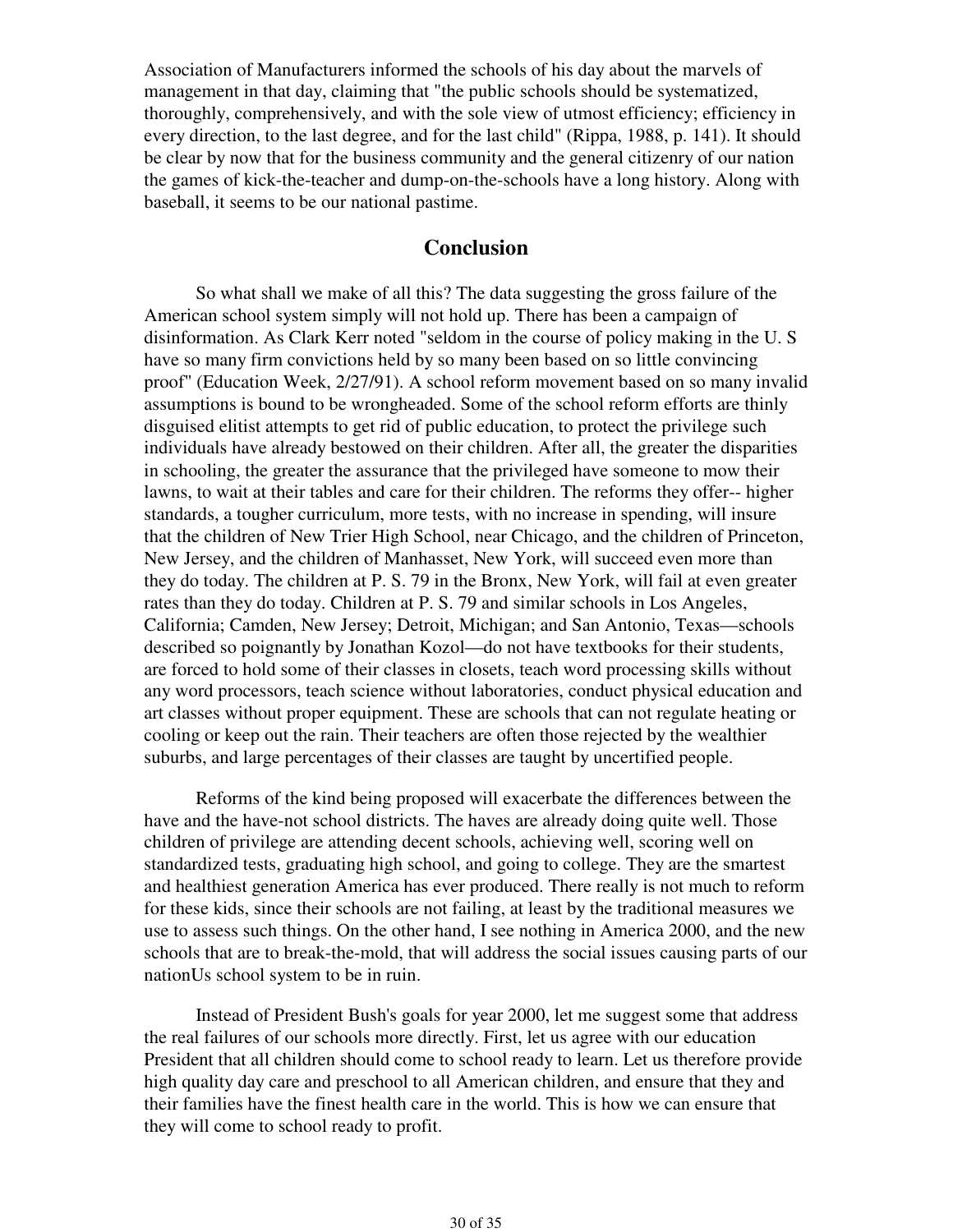Second, let us choose, as President Bush did, to have safe schools. But let us go on to guarantee every child a school where plumbing works, where toilet paper and chalk are available, where heating and cooling systems are operational, where the rain does not run into the school building, and, where the plaster is not falling. Let us guarantee each child access to current textbooks, computers, and science laboratories, and provide children who are eligible the bilingual education to which they are legally entitled. Maybe we could just guarantee that every child in America shall have a certified teacher who knows their name and their family.

 Third, by the year 2000 we should be number one in the world in the percentage of eighteen year olds that are politically and socially involved. Far more important than our mathematics and our science scores is the involvement of the next generation in maintaining our democracy and helping those within it that need assistance—the young, the ill, the old, the retarded, the illiterate, the hungry and the homeless. Schools that cannot turn out politically active and socially helpful citizens should be identified, and their rates of failure announced in the newspapers.

 Fourth, by the year 2000 we should strive to make the American teacher the highest paid in the world. Here is where we should emulate the Japanese. We should pay our teachers what they pay theirs. This would mean our teachers would earn ten percent more than whatever the top-level civil servant earns in the service of government. This would purchase and keep the talent needed to give our students the best schooling in the world.

 Fifth, we should equalize the funding for schooling, so that schools in one part of the state or even within a district, cannot spend twice or three times more per-child per-year than other schools in the state. The parents of Grosse Pointe and Great Neck and Princeton should inform the state legislatures what it takes to educate their children properly, and that standard of support should be applied to every district in the state.

 It is my belief that the American school system, as a whole, has been and continues to be a remarkable success. The campaign to discredit it and to blame it for the ills of our nation, leads inevitably to making the wrong decisions about what to fix. Greater school improvement will come from providing poor people with jobs that pay enough to allow them to live with dignity, than from all the fooling around we can do with curriculum and instruction, or with standards and tests. Children who are poor, unhealthy, and from families and neighborhoods that are dysfunctional do not do well in schools. Educators cannot work miracles. Children from families that have some hope, some income and some health care have a chance. Families with those characteristics are in less stress and they take control of their neighborhoods. P. S. 79, on 181st Street in the Bronx is a neighborhood elementary school that is failing, and it was not always that way. When people in the tenements around that school had hope, that ugly school for the working classes was remarkably successful. I know. It is the school I attended in the neighborhood in which I grew up.

 Educators must now speak up. It is time for us to inform the politicians and business leaders of America that we cannot solve all the problems that they are creating. We will no longer take the blame for their actions. All of us in this nation must find ways to help each family live with dignity, so those families can give their children hope. Education is irrelevant to those without hope, and succeeds, remarkably well for these who have it.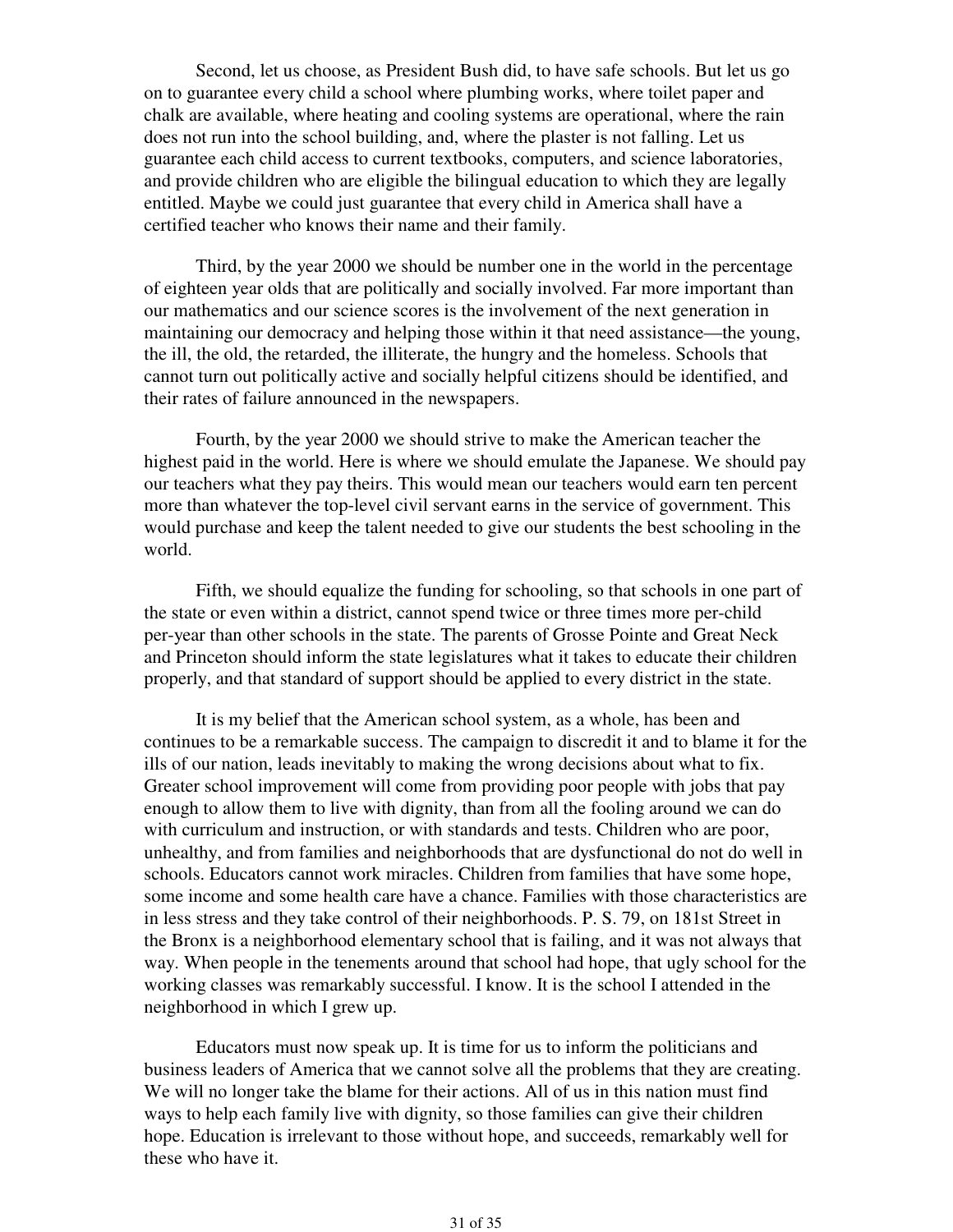# **Acknowledgment**

Thanks are due to Ursula Casanova, N.L. Gage, Thomas McGowan and James Powell for their help with earlier drafts of this paper.

## **References**

Bennett, W. L. (1984). To reclaim a legacy: A report on humanities in higher education. Washington, D. C.: National Endowment for the Humanities.

Bestor, A. (1953). Educational Wastelands: The retreat from learning in our public schools. Urbana, Illinois: University of Illinois Press.

Bishop. J. H. (1990). The productivity consequences of what is learned in high school. *Journal of Curriculum Studies, 22*, 101- 126.

Bloom, A. (1987). *The closing of the American mind: How higher education has failed democracy and impoverished the souls of today's students*. New York: Simon and Schuster.

Bracey, G. W. (1991). Why can't they be like we were? *Phi Delta Kappan, 73*(2), 105-117.

Bush, G. H. W. (1989). White House Transcript, Speech at the education summit. University of Virginia, September 28, 1989.

Cahen, S. & Cohen, N. (1989). Age versus schooling effects on intelligence development. *Child Development, 50*, 1239-1249.

Capulsky, W. & Ducoffe, R. (1992). Why raising educational expenditures can lower SAT scores, unpublished paper.

Card, D. & Krueger, A. (1990). Does school quality matter? Returns to education and the characteristics of public schools in the United States. Washington, D. C.: Bureau of Economic Research, Working Paper No. 3358.

Carson, C. C., Huelskamp, R. M. & Woodall, T. D. (1991). Perspective on education in America (third draft). Albuquerque, NM: Sandia National Laboratories.

Ceci, S. J. (1991). How much does schooling influence general intelligence and its cognitive components? A reassessment of the evidence. *Developmental Psychology, 27*, 703-722.

Cremin, L. A. (1989). *Popular education and its discontents*. New York: Harper and Row.

Educational Testing Service (1991). Performance at the top: From elementary through graduate school. Princeton, NJ: Educational Testing Service.

Elam, S. (1990). The 22nd Annual Gallup Poll of the public's attitudes toward the public schools. *Phi Delta Kappan, 72*, 41-55.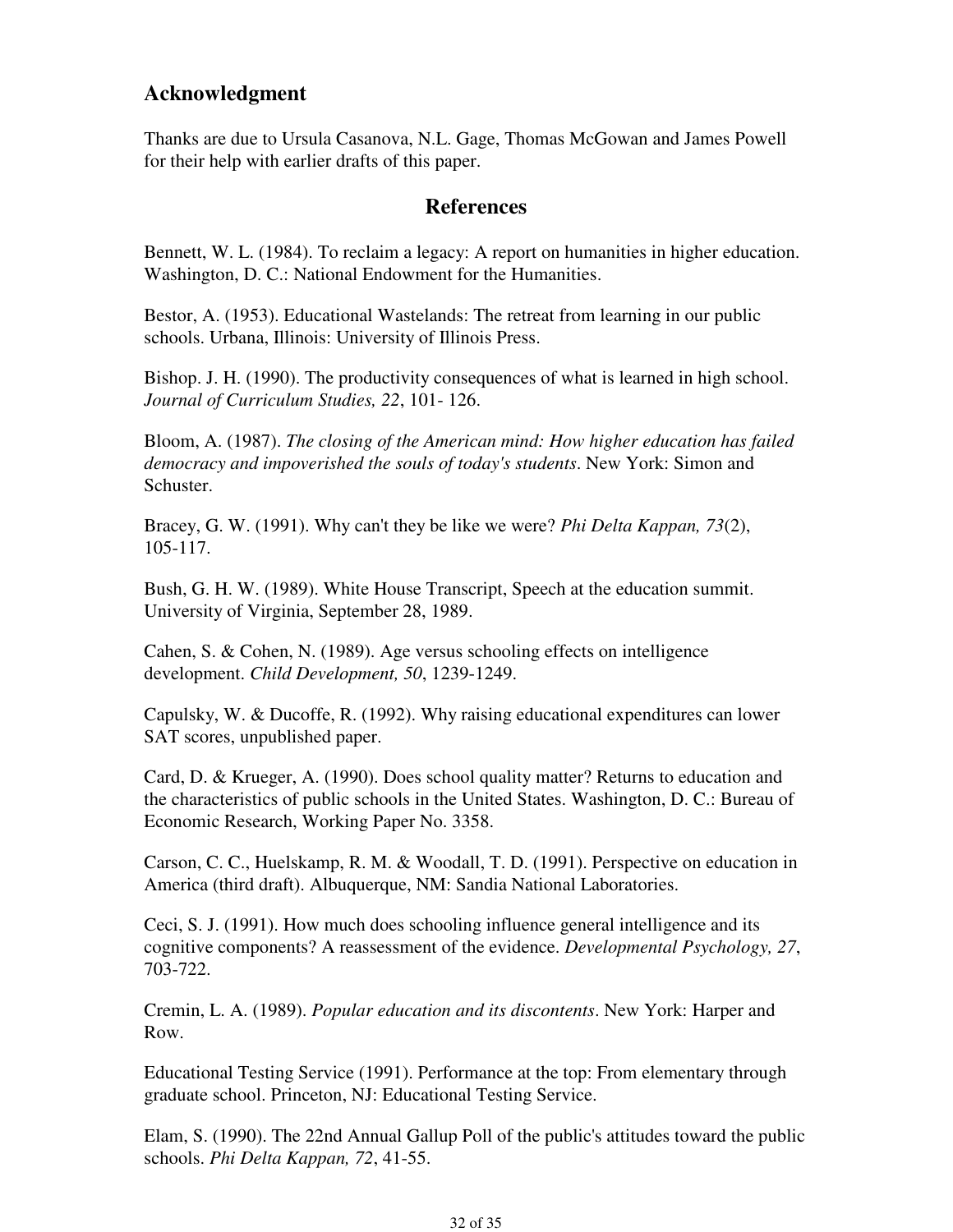Ferguson, R. F. (1991). Paying for public education: New evidence on how and why money matters. *Harvard Journal on Legislation, 28*, 465-498.

Finn, C. E. Jr. (1991). *We must take charge: Our schools and our future*. New York: The Free Press.

Finn, J. D., Achilles, C. M., Bain, H. P., Folger, J., Johnston, J. M., Lintz, M. N. & Word, E. R. (1990). Three years in a small class. *Teaching and Teacher Education, 6*, 127-136.

Flynn, J. R. (1987). Massive IQ gains in 14 nations: What IQ tests really measure. *Psychological Bulletin, 101*, 171-191.

Foscarinis, M. (1991). The politics of homelessness. *American Psychologist, 46*, 1232-1238.

Heritage Foundation (1989). *Education Update, 12*(4).

Hirsch, E.D. (1987). *Cultural literacy: What every American needs to know*. Boston, MA: Houghton Mifflin.

Husen, T. Tuijnman, A. (1991). The contribution of formal schooling to the increase in intellectual capital. *Educational Researcher, 20*(7), 10-25.

Kent, J. D. (1987). A not too distant past: Echoes of the calls for reform. *The Educational Forum, 5*1, 137-150.

Kozol, J. (1991). *Savage inequalities*. New York: Crown Publishing.

Lapoint, A. E., Askew, J. M. & Mead, N. A. (1992). Learning science. The International Assessment of Educational Progress. Princeton, New Jersey: Educational Testing Service.

Lapoint, A. E., Mead, N. A. & Askew, J. M. (1992). Learning mathematics. The International Assessment of Educational Progress. Princeton, New Jersey: Educational Testing Service.

Linn, R. L., Graue, M. E. & Sanders, N. M. (1990). Comparing state and district test results to national norms: The validity of claims that "everyone is above average." *Educational Measurement: Issues and Practice, 10*(Fall), 5-14.

Linn, R. L. (1991, February). Personal communication.

Lynd, A. (1953). *Quackery in the public schools*. Boston: Little Brown.

Manski, A. (1987) Academic ability, earnings, and the decision to become a teacher: Evidence form the National Longitudinal Study of the High School class of 1972. In D. Wise (Ed.), *Public Sector Payrolls*. Chicago: University of Chicago Press.

Mishel, L. & Teixeira, R. A. (1991). The myth of the coming labor shortage: Jobs, skills, and incomes of America's workforce 2000. Washington, DC: Economic Policy Institute.

Murnane, R. J. & Olsen, R. J. (1989). The effects of salaries and opportunity costs on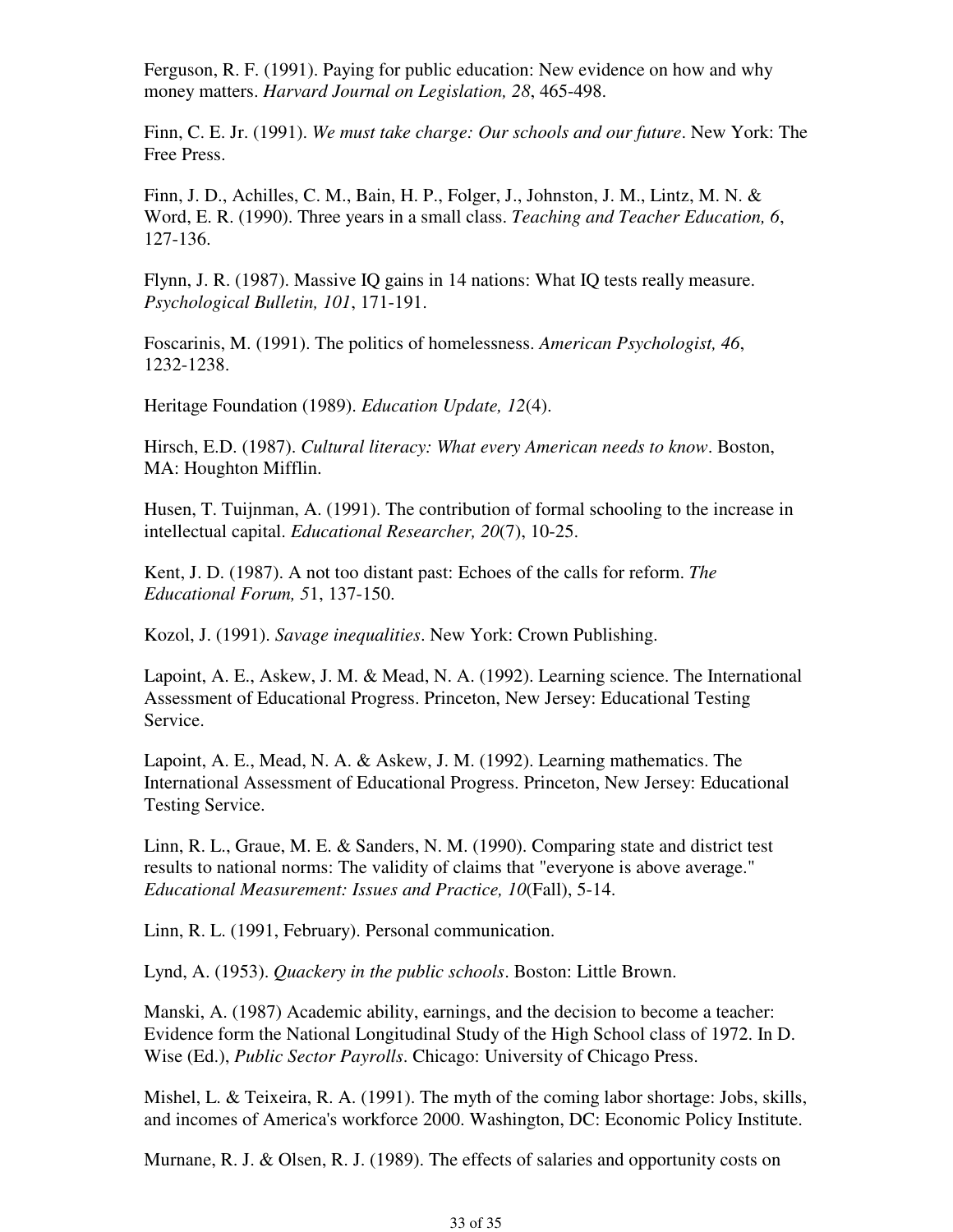duration in teaching: Evidence from Michigan. *Review of Economics and Statistics, 71*, 347-352.

National Commission on Children (1991). Beyond rhetoric: A new American agenda for children and families. Washington, D. C.: United States Government Printing Office.

Rasell, M. E. & Mishel, L. (1990) Shortchanging education: How U. S. spending on grades K-12 lags behind other industrialized nations. Washington, DC: Economic Policy Institute.

Ravitch, D. & Finn, C. (1987). *What do our 17-year-olds know?* New York: Harper and Row

Reich, R. B. (1991). *The work of nations: Preparing ourselves for the 21st century.* New York: Knopf.

Rippa, S. A. (1988). *Education in a free society (6th ed.)*. White Plains, New York: Longman.

Rotberg, I. (1990). I never promised you first place. *Phi Delta Kappan, 72*, 296-303.

Schoolland, K. (1990). *Shogun's ghost: The dark side of Japanese education*. New York: Bergin and Garvey.

Westbury, Ian (in press). *Educational Researcher*.

Whittington, D. (1992). What have 17-year-olds known in the past? *American Educational Research Journal, 28*, 759-783.

## **About the Author**

### **David C. Berliner**

College of Education Arizona State University Tempe, AZ 85287

Email: berliner@asu.edu

David C. Berliner is Professor of Educational Psychology and Curriculum and Instruction in the College of Education at Arizona State University. He is co-author of *Educational Psychology* (5th edition)(with N. L. Gage), *Putting Research to Work* (with U. Casanova) and co-editor of *Perspectives on Instructional Time* (with C. Fisher). He is a past president of the American Educational Research Association and of the Division of Educational Psychology of the American Psychological Association. He is also a Fellow of the Center for Advanced Studies in the Behavioral Sciences. His interests are in research on teaching, teacher education, and education policy.

### **Copyright 1993 by the** *Education Policy Analysis Archives*

The World Wide Web address for the *Education Policy Analysis Archives* is